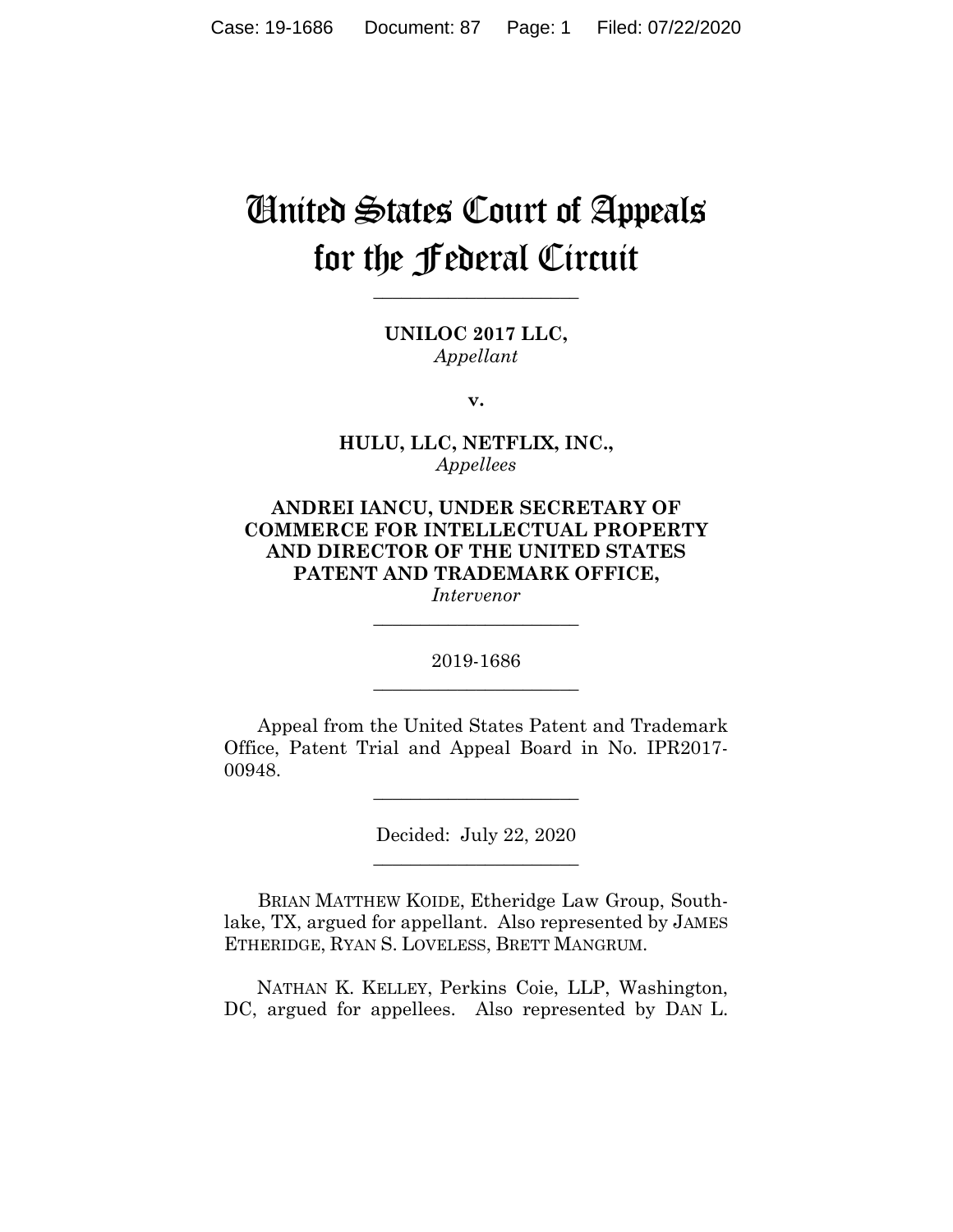BAGATELL, Hanover, NH; ANDREW DUFRESNE, Madison, WI; MATTHEW COOK BERNSTEIN, San Diego, CA; BOBBIE J. WILSON, San Francisco, CA; DANIEL T. SHVODIAN, Palo Alto, CA.

 FARHEENA YASMEEN RASHEED, Office of the Solicitor, United States Patent and Trademark Office, Alexandria, VA, argued for intervenor Andrei Iancu. Also represented by JOSEPH MATAL, THOMAS W. KRAUSE; MELISSA N. PATTERSON, Appellate Staff, Civil Division, United States Department of Justice, Washington, DC. Also argued by JEFFREY ERIC SANDBERG, Appellate Staff, Civil Division, United States Department of Justice, Washington, DC.

 ADAM HOWARD CHARNES, Kilpatrick Townsend & Stockton LLP, Dallas, TX, for amicus curiae Askeladden L.L.C. Also represented by JOHN STEVEN GARDNER, CHRIS WILLIAM HAAF, Winston-Salem, NC.

 $\mathcal{L}_\text{max}$  and  $\mathcal{L}_\text{max}$  and  $\mathcal{L}_\text{max}$  and  $\mathcal{L}_\text{max}$ 

Before O'MALLEY, WALLACH, and TARANTO, *Circuit Judges.*

Opinion for the court filed by *Circuit Judge* WALLACH.

Dissenting opinion filed by *Circuit Judge* O'MALLEY.

#### WALLACH, *Circuit Judge.*

Appellant Uniloc 2017 LLC ("Uniloc") appeals the U.S. Patent and Trademark Office's ("USPTO") Patent Trial and Appeal Board's ("PTAB") denial of its motion for rehearing in the inter partes review ("IPR") of Uniloc's U.S. Patent No. 8,566,960 ("the '960 patent"), arguing that "[t]he PTAB misapprehended the law in concluding it is permissible in an IPR proceeding for the [PTAB] to consider a § 101 challenge" to Uniloc's proposed substitute claims ("the Substitute Claims"). J.A. 597; *see* J.A. 596– 602 (Uniloc's Request for Rehearing). In denying Uniloc's request, the PTAB concluded that it may analyze § 101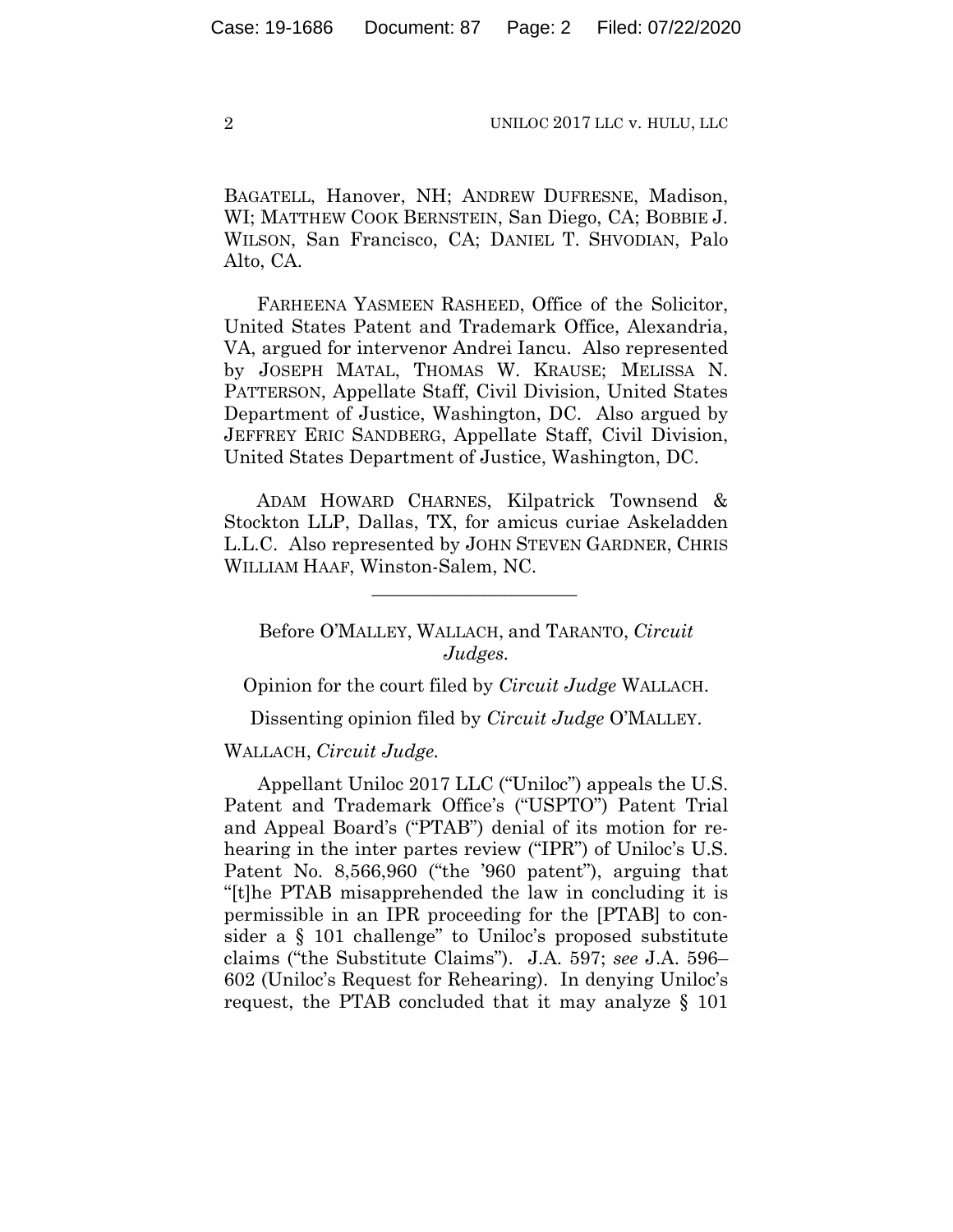patent eligibility for proposed substitute claims. *See Amazon.com, Inc. v. Uniloc Lux. S.A.* ("*Rehearing Denial*"), No. IPR2017-00948, 2019 WL 343802, at \*5 (P.T.A.B. Jan. 18, 2019). The USPTO Director designated the *Rehearing Denial* as precedential. *See id.* 

Uniloc timely appealed under 35 U.S.C. §§ 141(c), 142, and 319. We have jurisdiction pursuant to 28 U.S.C.  $§ 1295(a)(4)(A)$ . We affirm.

## **BACKGROUND**

#### I. The Statutory Framework

Congress enacted the Leahy-Smith America Invents Act ("AIA"), Pub. L. No. 112–29, 125 Stat. 284, in 2011 to "improve patent quality and limit unnecessary and counterproductive litigation costs[,]" H.R. REP. No. 112-98, pt. I, at 40 (2011). The AIA included changes to the inter partes reexamination provisions. *See* 35 U.S.C. §§ 311–319 (together, the "IPR Statutes"). Specifically, Congress replaced inter partes reexamination with IPR, which "was designed to improve on the inter partes reexamination process." *Regents of the Univ. of Minn. v. LSI Corp.*, 926 F.3d 1327, 1335 (Fed. Cir. 2019), *cert. denied*, 140 S. Ct. 908 (2020). "Although Congress changed the name from 'reexamination' to 'review,' nothing convinces us that, in doing so, Congress wanted to change its basic purposes, namely to reexamine an earlier agency decision." *Id.* (quoting *Cuozzo Speed Techs., LLC v. Lee*, 136 S. Ct. 2131, 2137 (2016)).

Under the AIA, "a person who is not the owner of a patent may file with the [USPTO] a petition to institute an [IPR] of the patent[,]"  $35 \text{ U.S.C.}$  §  $311(a)$ , but may "request" to cancel as unpatentable [one] or more claims of a patent only on a ground that could be raised under [§] 102 or 103[,]" *id.* § 311(b); *see id.* §§ 102(a)(1) (2006) (providing that "[a] person shall be entitled to a patent unless the claimed invention was patented, described in a printed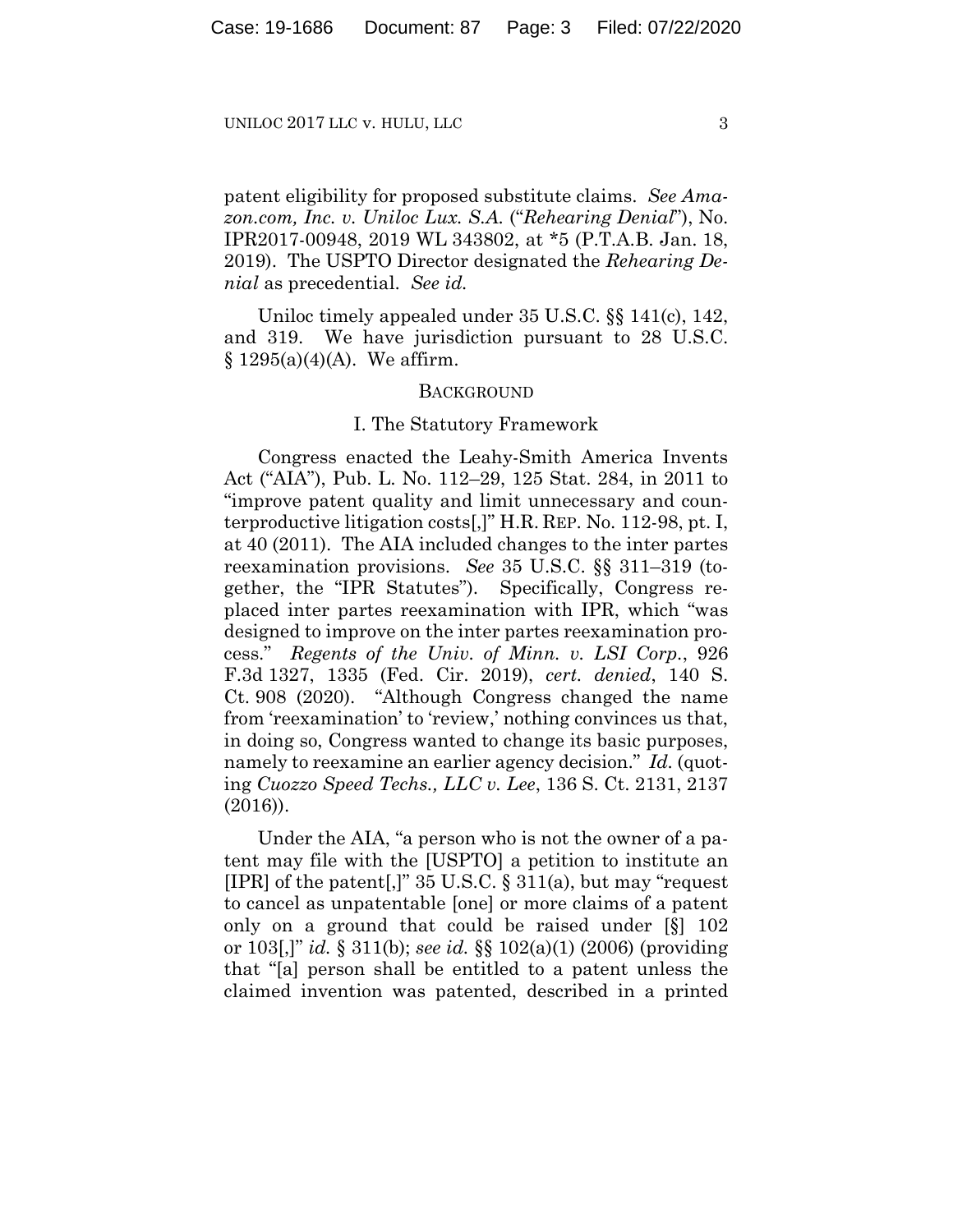publication, or in public use, on sale, or otherwise available to the public before [its] effective filing date"), 103 (2006) ("A patent may not be obtained . . . if the differences between the subject matter sought to be patented and the prior art are such that the subject matter as a whole would have been obvious at the time the invention was made to a person having ordinary skill in the art to which said subject matter pertains.").<sup>1</sup> The USPTO Director may institute an IPR if the petition "shows that there is a reasonable likelihood that the petitioner would prevail with respect to at least [one] of the claims challenged in the petition." *Id.* § 314(a); *see Oil States Energy Servs. v. Greene's Energy Grp., LLC*, 138 S. Ct 1365, 1371 (2018) ("The decision whether to institute [IPR] is committed to the Director's discretion."). The PTAB "shall . . . conduct each [IPR] instituted[,]" 35 U.S.C. § 316(c), where "the petitioner shall have the burden of proving a proposition of unpatentability by a preponderance of the evidence[,]" *id.* § 316(e).

"During an [IPR] . . . , the patent owner may file [one] motion to amend the patent" by "[c]ancel[ing] any challenged patent claim" and "[f]or each challenged claim, propose a reasonable number of substitute claims." *Id.*  $\S 316(d)(1)$ . The proposed substitute claims "may not enlarge the scope of the claims of the patent or introduce new matter." *Id.* § 316(d)(3). When an IPR is completed, "the [PTAB] shall issue a final written decision with respect to

<sup>1</sup> Congress amended §§ 102 and 103 when it passed the AIA. Pub. L. No. 112-29, § 3(b)(1), § 3(c), 125 Stat. at 285–87. However, because the application that led to the '960 patent never contained a claim having an effective filing date on or after March 16, 2013 (the effective date of the statutory changes enacted in 2011), or a reference under 35 U.S.C. §§ 120, 121, or 365(c) to any patent or application that ever contained such a claim, the pre-AIA § 102 and § 103 apply. *See id.* § 3(n)(1), 125 Stat. at 293.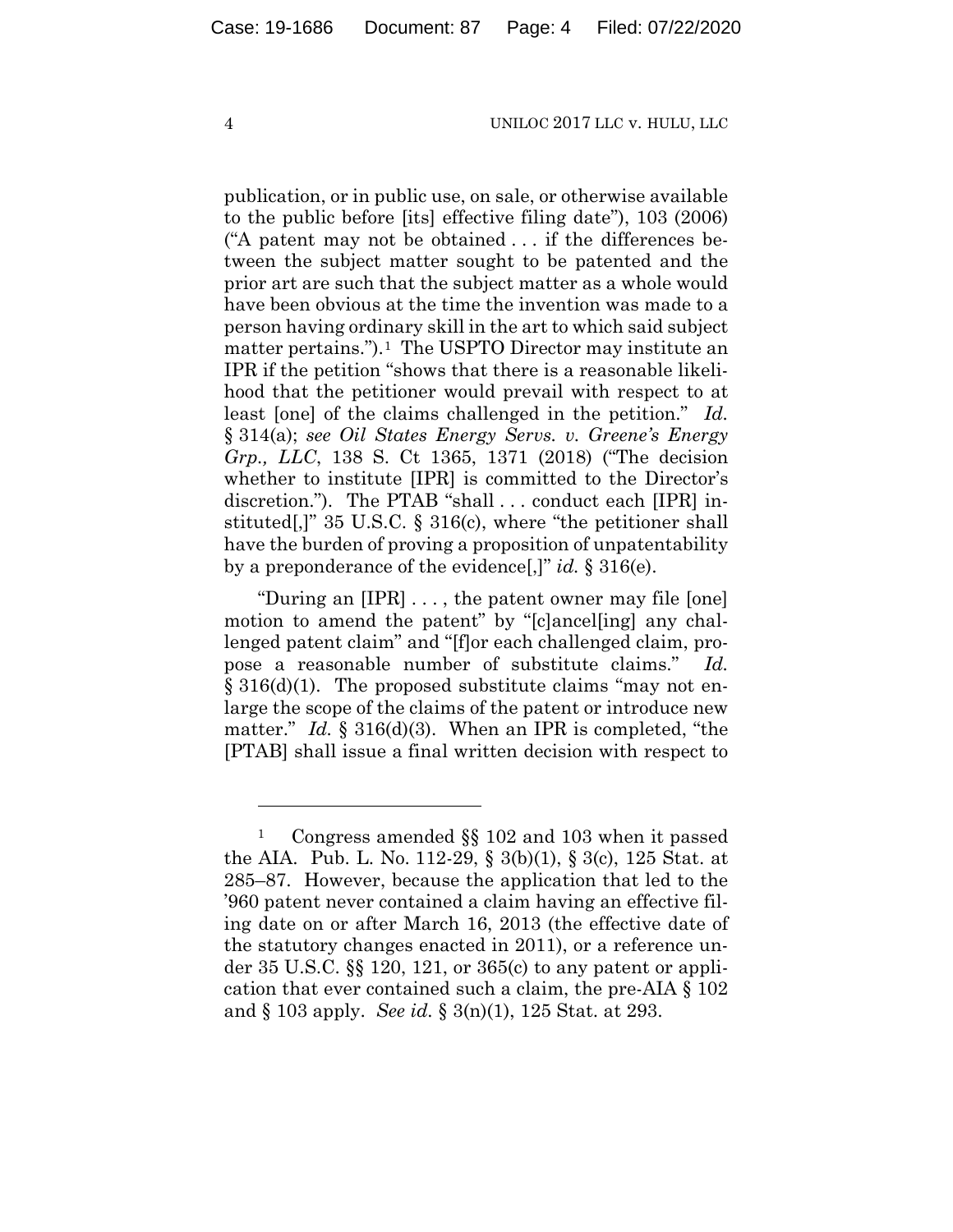the patentability of any patent claim challenged by the petitioner and any new claim added under [§] 316(d)." *Id.* § 318(a). Moreover, "the Director shall issue and publish a certificate . . . incorporating in the patent by operation of the certificate any new or amended claim determined to be patentable." *Id.* § 318(b). "Any proposed amended or new claim determined to be patentable and incorporated into a patent following an [IPR]" will "have the same effect as" reissued patents have on certain intervening rights under 35 U.S.C. § 252. *Id.* § 318(c).

## II. The '960 Patent

Entitled "System and Method for Adjustable Licensing of Digital Products," the '960 patent is directed to the "problem . . . that consumers of software . . . use . . . digital products on multiple devices[,]" where consumers have "a legitimate need to install and use the software on every computer." '960 patent col. 1 ll. 31–34, 40–41. The '960 patent teaches the "adjust[ment] [of] the number of devices allowed to use a digital product (e.g., software) under a license." *Id.*, Abstract. To enable the communication involving the adjustable license, the '960 patent discloses computer components, such as a "processor module" and a "memory module." *Id.* col. 7 ll. 46–47; *see id.* col. 7 ll. 36– 47.

Independent claim 26, proposed as a substitute to independent claim 1, is illustrative of the Substitute Claims, and recites:

A system for adjusting a license for a digital product over time, the license comprising at least one allowed copy count corresponding to a maximum number of devices authorized for use with the digital product, comprising:

a communication module for receiving a request for authorization to use the digital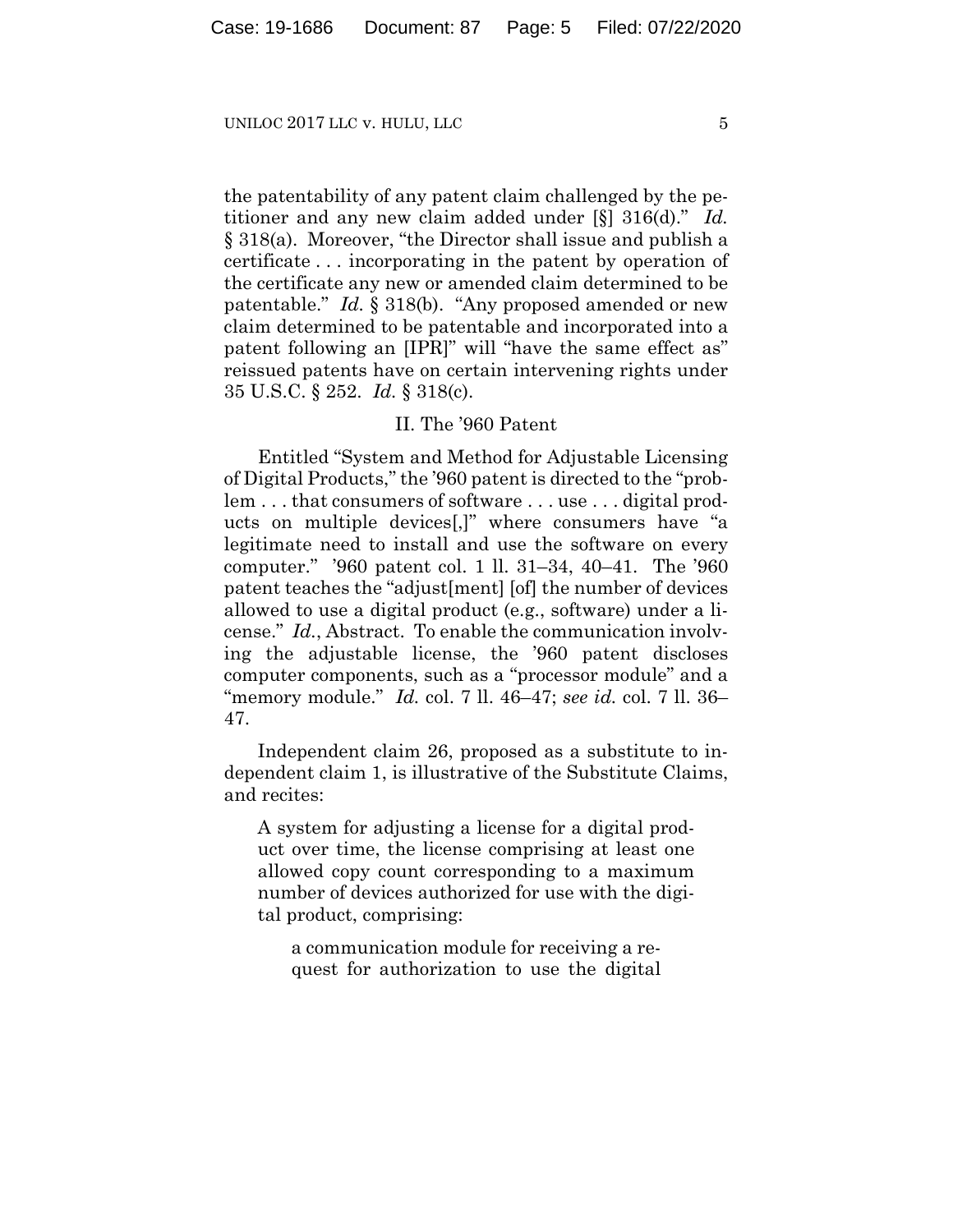product from a given device, the request comprising:

license data associated with the digital product; and

a device identity generated at the given device at least in part by sampling physical parameters of the given device;

a processor module in operative communication with the communication module;

a memory module in operative communication with the processor module and comprising executable code for the processor module to:

verify that the license data associated with the digital product is valid;

in response to the license data being verified as valid, determine whether the device identity is currently on a record;

in response to the device identity already being on the record allow the digital product to be used on the given device;

in response to the device identity not currently being on the record, temporarily adjust the allowed copy count from its current number to a different number by setting the allowed copy count to a first upper limit for a first time period, the first upper limit corresponding to the maximum number of devices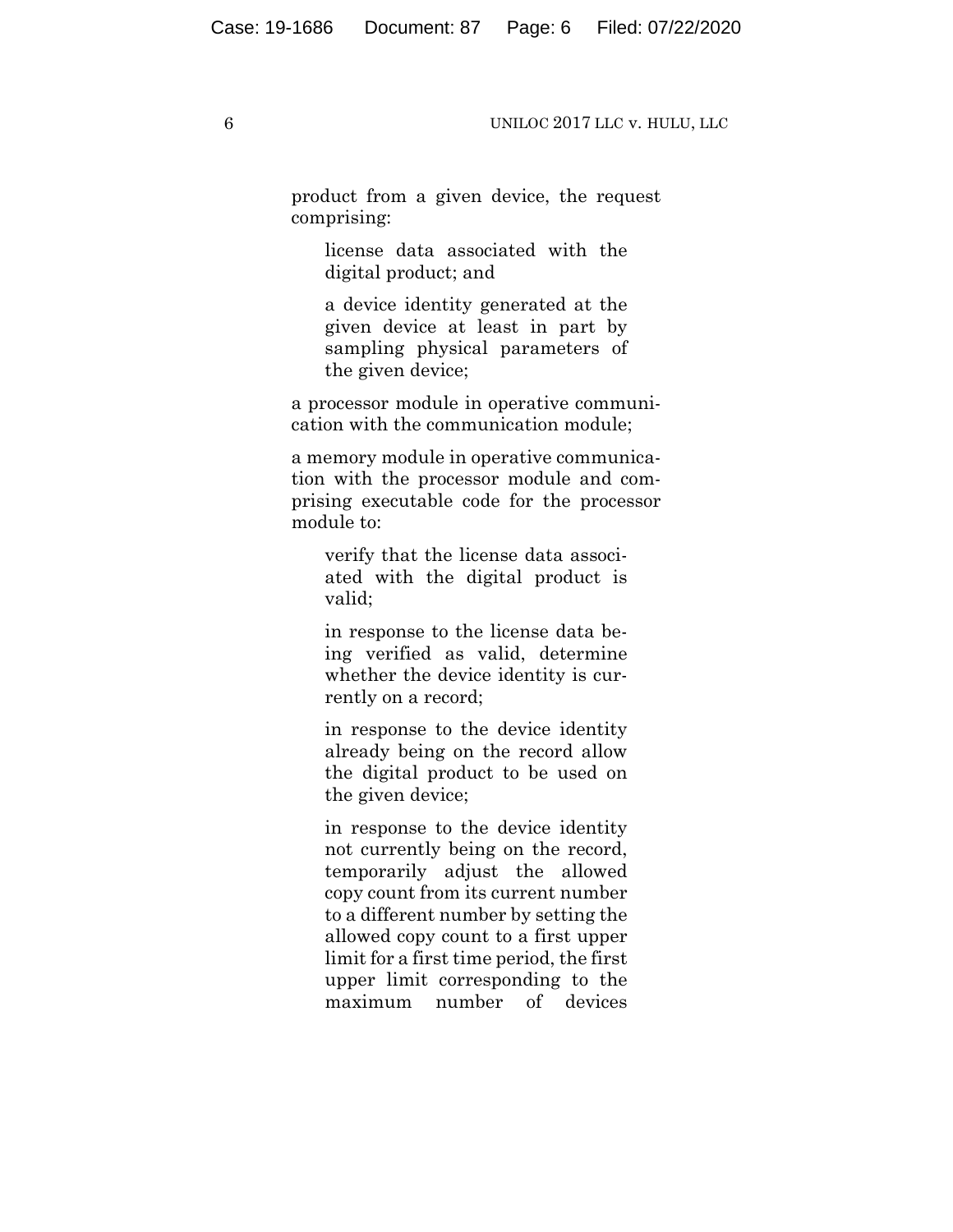authorized to use the digital product during the first time period;

calculate a device count corresponding to total number of devices currently authorized for use with the digital product; and

when the calculated device count is less than the first upper limit, allow the digital product to be used on the given device.

J.A. 339–40.2

### III. Procedural History

Appellees Hulu, LLC and Netflix, Inc. (together, "Hulu") filed a petition with the PTAB to institute an IPR of claims 1–25 of Uniloc's '960 patent. J.A. 89; *see* J.A. 89– 164 (Petition for IPR).3 The PTAB instituted the IPR in August 2017. *Amazon.com, Inc. v. Uniloc Lux. S.A.* ("*Institution Decision*"), No. IPR2017-00948, 2017 WL 3484959 (P.T.A.B. Aug. 14, 2017). On August 1, 2018, the PTAB issued a final written decision finding claims 1–8, 18–22, and 25 unpatentable over the prior art. *See Amazon.com, Inc. v. Uniloc Lux. S.A.* ("*Final Written Decision*"), No.

<sup>2</sup> We include the language proposed to be added and remove the language proposed to be canceled in substitute claim 26.

<sup>3</sup> Amazon.com, Inc., Amazon Digital Services, Inc., and Amazon Fulfillment Services, Inc. joined Hulu in its Petition for IPR, but withdrew from this appeal. *See* Order at 2, *Uniloc 2017 LLC v. Hulu, LLC*, No. 2019-1686 (Fed. Cir. Apr. 11, 2019), Dkt. 19.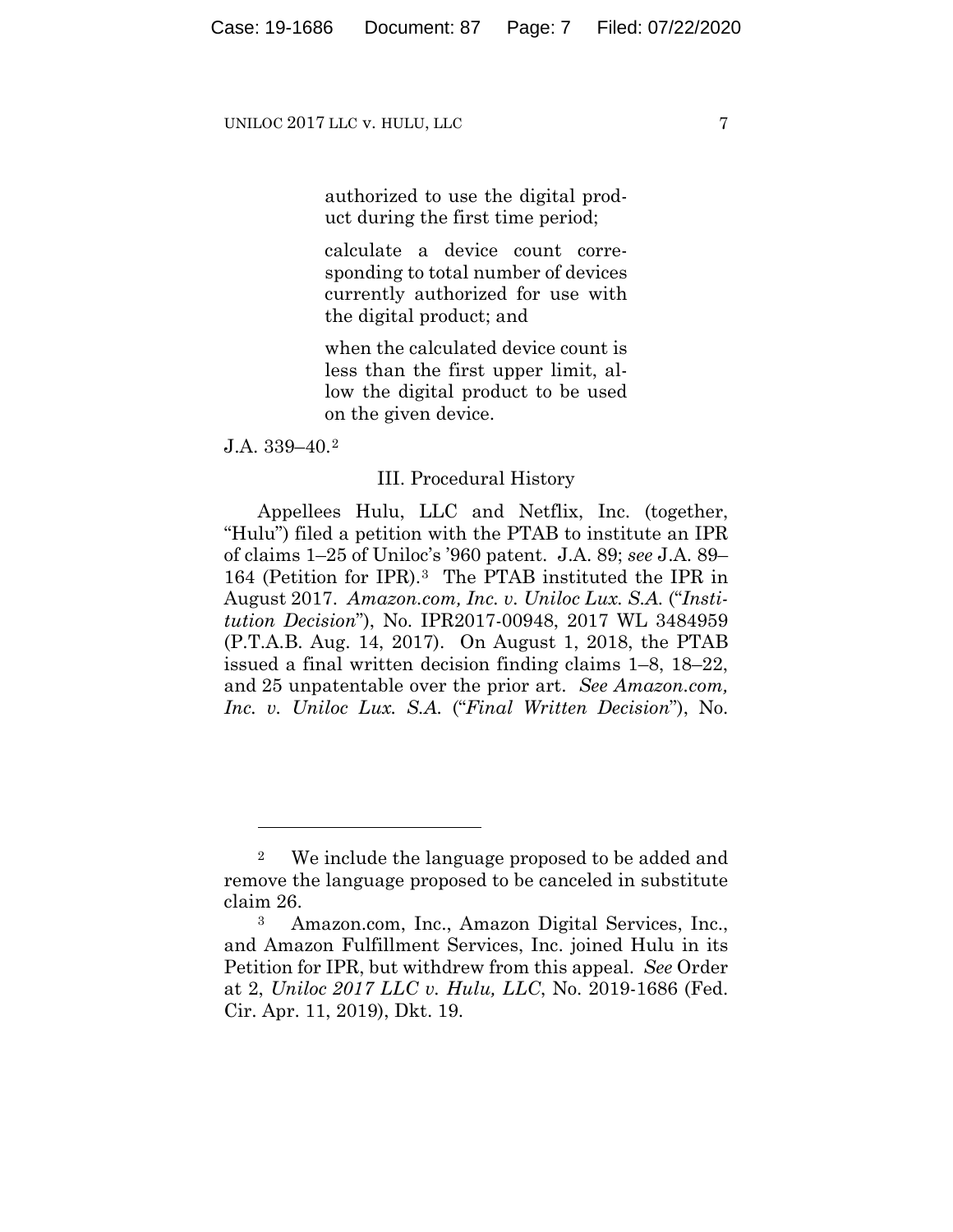IPR2017-00948, 2018 WL 3695200, at \*30 (P.T.A.B. Aug. 1, 2018).4

Eight months earlier in the IPR, in January 2018, Uniloc had filed a Motion to Amend, within the PTABspecified due date, asking the PTAB to enter the Substitute Claims (claims 26–28) for independent claims 1, 22, and 25 if the PTAB found the latter unpatentable. *See id.* at \*1; J.A. 310–51 (Motion to Amend); J.A. 313. Hulu opposed the Motion to Amend in February 2018, arguing, among other things, that the Substitute Claims are directed to patent-ineligible subject matter under § 101. J.A. 386; *see*  J.A. 381–413 (Opposition to Motion to Amend). Uniloc replied in March 2018 that Hulu was not permitted to raise a § 101 argument in opposition to the Substitute Claims, but did not respond with substantive arguments that its Substitute Claims meet the standards for eligibility under § 101. J.A. 508–09; *see* J.A. 495–512 (Reply to Motion to Amend).

In its *Final Written Decision*, the PTAB, in addition to explaining why the challenged original claims are unpatentable, denied Uniloc's Motion to Amend the claims, concluding that "[Hulu] ha[d] shown by a preponderance of the evidence that [the Substitute Claims] are directed to non-statutory subject matter under 35 U.S.C. § 101." *Final Written Decision*, 2018 WL 3695200, at \*30; *id.* at \*24–27. Ineligibility was the sole ground on which the PTAB denied the motion to amend. The PTAB rejected Hulu's other objections to the Substitute Claims—obviousness in violation

<sup>4</sup> In a related action, a district court invalidated all claims of the '960 patent under § 101, upon concluding that they were "drawn to [patent-]ineligible subject matter," *Uniloc USA, Inc. v. Amazon.com, Inc.*, 243 F. Supp. 3d 797, 811 (E.D. Tex. 2017), and this court affirmed that judgment on August 9, 2018, after the *Final Written Decision* in the present IPR was issued, 733 F. App'x 1026 (Fed. Cir. 2018).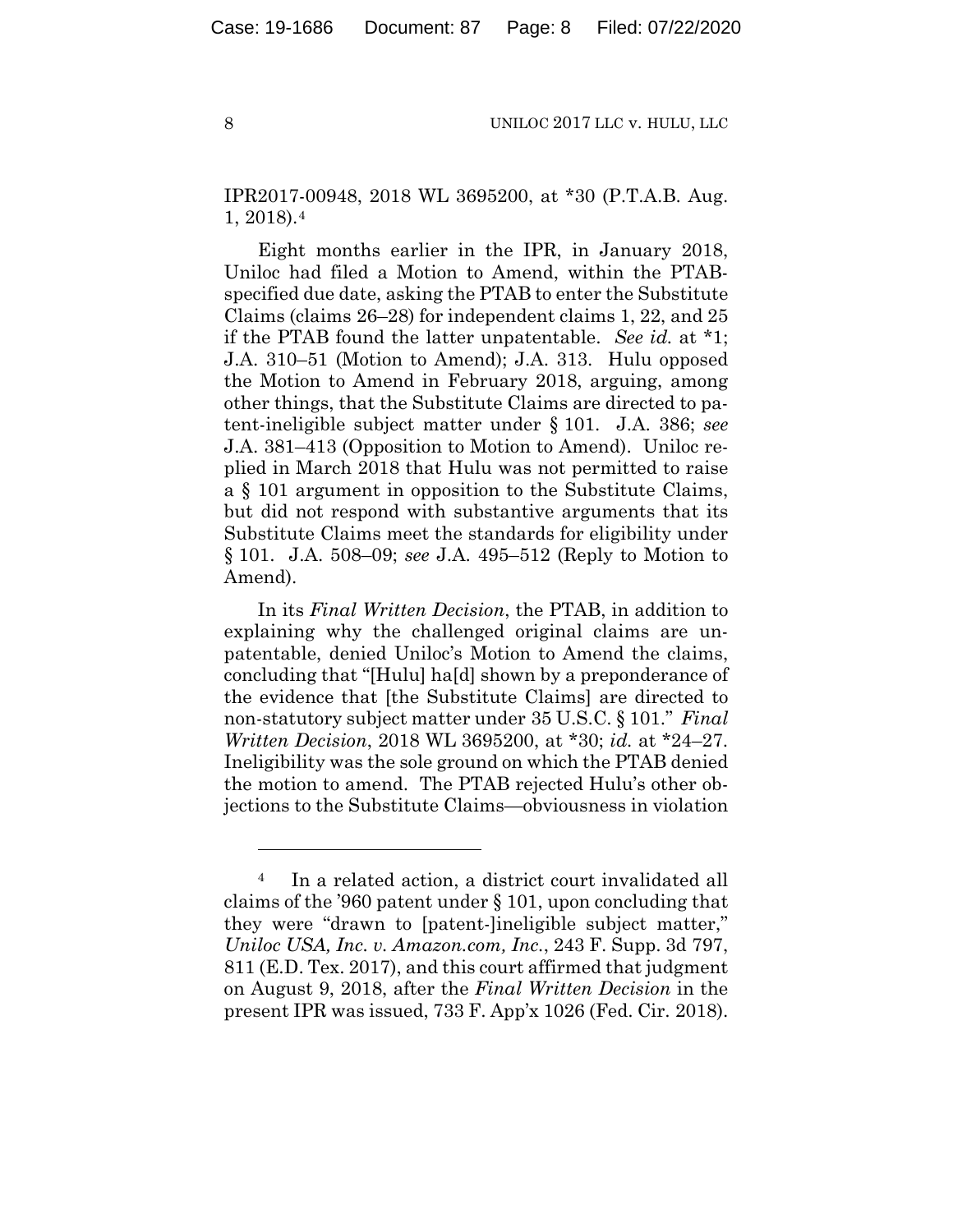of § 103, enlargement of claim scope in violation of § 316(d), and indefiniteness in violation of § 112(a). *Id.* at \*27–30.

Uniloc requested a rehearing on August 31, 2018, J.A. 596–602 (Request for Rehearing), by which time this court had affirmed the federal-court judgment of invalidity of all original claims, *see supra* n.4. Uniloc argued that "[t]he PTAB misapprehended the law in concluding it is permissible in an IPR proceeding for the [PTAB] to consider a § 101 challenge" to its Substitute Claims. J.A. 597. As far as we have been shown, Hulu filed nothing at that point contending that the PTAB had lost any authority it had to consider the Substitute Claims given the final federal-court invalidation of the original claims—a contention that would have called for vacatur of the *Final Written Decision* rather than denial of rehearing. The PTAB denied Uniloc's Request for Rehearing, concluding that § 101 eligibility may be considered by the PTAB in determining proposed substitute claim patentability in IPR proceedings. *See Rehearing Denial*, 2019 WL 343802, at \*5. The USPTO Director designated the *Rehearing Denial* as precedential. *See id.*

#### **DISCUSSION**

### I. Standard of Review and Legal Standard

"We review the PTAB's factual findings for substantial evidence and its legal conclusions de novo." *Redline Detection, LLC v. Star Envirotech, Inc.*, 811 F.3d 435, 449 (Fed. Cir. 2015) (citation omitted). To determine whether the PTAB's interpretation of the statute is in accordance with the law, we review the statute pursuant to the two-step *Chevron* analysis*. See Nan Ya Plastics Corp. v. United States*, 810 F.3d 1333, 1341 (Fed. Cir. 2016); *see also Chevron, U.S.A., Inc. v. Nat. Res. Def. Council, Inc.*, 467 U.S. 837, 842–43 (1984). When reviewing an agency's construction of a statute*,* we must first determine "whether Congress has directly spoken to the precise question at issue." *Chevron*, 467 U.S. at 842. If the answer is yes, then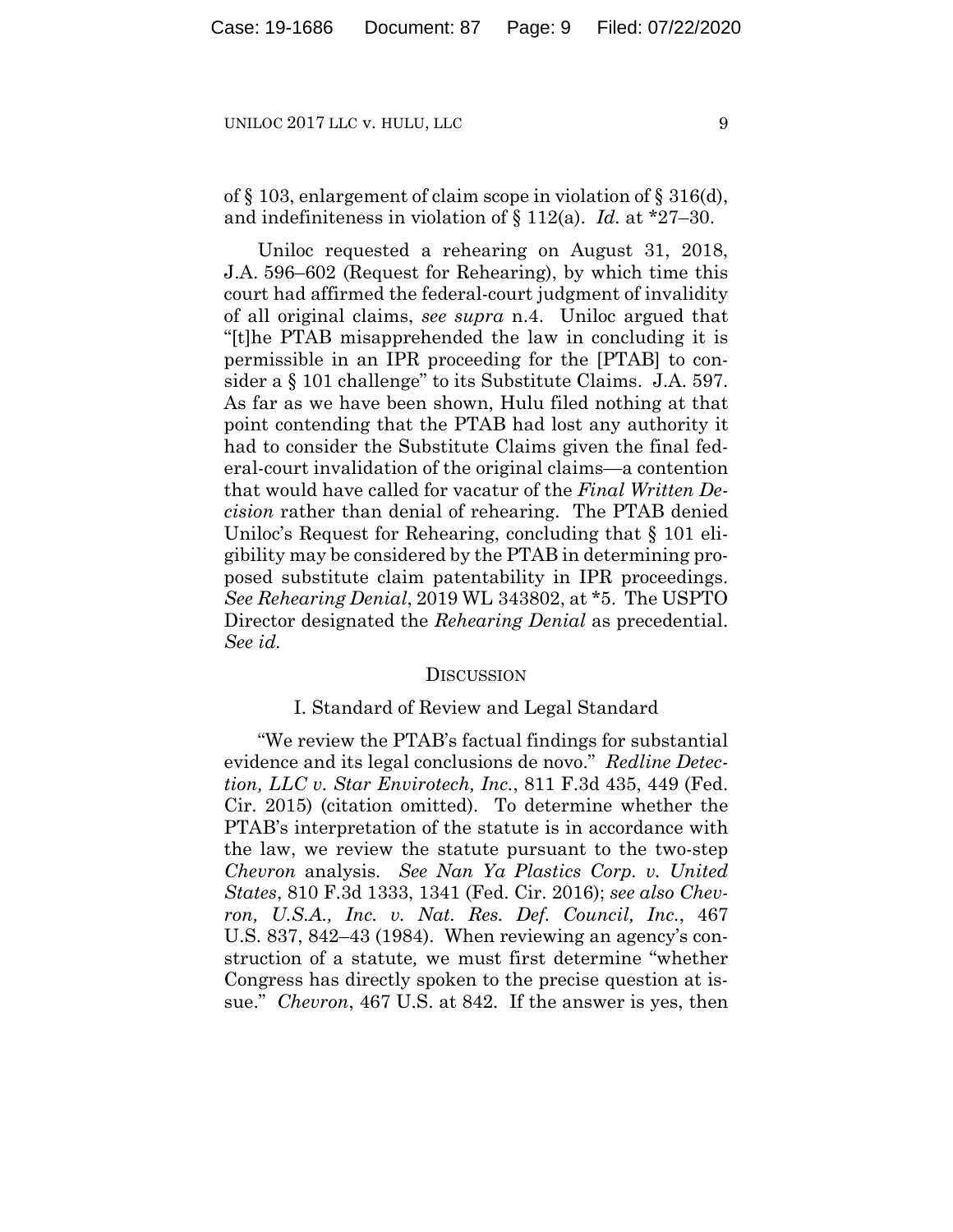the inquiry ends, and we "must give effect" to Congress's unambiguous intent. *Id.* at 842–43; *see Sullivan v. Stroop*, 496 U.S. 478, 482 (1990) ("If the statute is clear and unambiguous that is the end of the matter, for the court . . . must give effect to the unambiguously expressed intent of Congress." (internal quotation marks and citation omitted)). We may find Congress has expressed unambiguous intent by examining "the statute's text, structure, and legislative history, and apply [ing] the relevant canons of interpretation." *Heino v. Shinseki*, 683 F.3d 1372, 1378 (Fed. Cir. 2012) (internal quotation marks and citation omitted).

If Congress has not directly spoken to the precise question at issue, we must consider "whether the agency's answer [to the question] is based on a permissible construction of the statute." *Chevron*, 467 U.S. at 843. The agency's "interpretation governs in the absence of unambiguous statutory language to the contrary or unreasonable resolution of language that is ambiguous." *United States v. Eurodif S.A.*, 555 U.S. 305, 316 (2009) (citing *United States v. Mead Corp.*, 533 U.S. 218, 229–30 (2001)).

### II. The Case Is Not Moot

In response to an order of this court directing the parties to address whether the case is moot, Hulu asserts that this court lacks jurisdiction on the ground of mootness. The Director and Uniloc disagree. We reject the mootness contention.

We may dismiss a case for mootness "only if 'it is impossible for [us] to grant any effectual relief whatever' to [Uniloc] assuming it prevails." *Mission Product Holdings, Inc. v. Tempnology, LLC*, 139 S. Ct. 1652, 1660 (2019) (citing *Chafin v. Chafin*, 568 U.S. 165, 172 (2013)). In this case, it is readily possible to grant Uniloc effectual relief if Uniloc is right on the merits. Uniloc's appeal brief argues that the PTAB is statutorily barred from rejecting a Substitute Claim based on § 101. If Uniloc is correct, it is entitled to a certificate adding its Substitute Claims to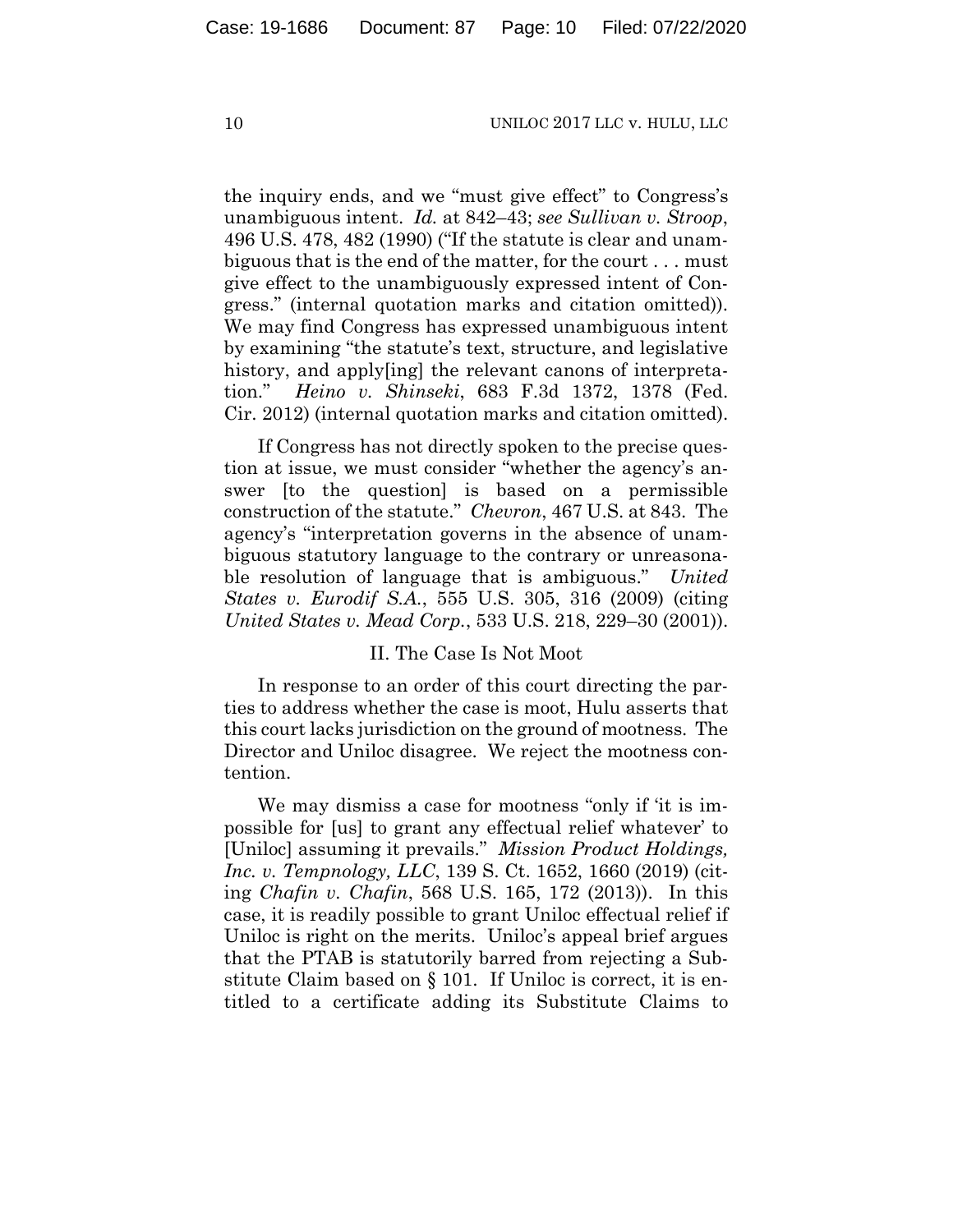the '960 patent, because the PTAB rejected all other grounds for finding unpatentability and Hulu has not challenged the PTAB's rulings in those respects. A judgment providing for addition of the Substitute Claims to Uniloc's patent would be effectual relief.

Hulu argues otherwise by making new arguments about how to read Uniloc's contingent motion to amend and about the USPTO's statutory authority. Specifically, Hulu contends that Uniloc's motion to amend was not actually made "during the IPR" because it was contingent on the PTAB finding the original claims unpatentable—a finding that Hulu treats as ending the IPR. Relatedly, Hulu contends that, once the dispute in the IPR over the original claims was mooted by the final federal-court judgment of invalidity of those claims (which occurred after the *Final Written Decision* but before rehearing was sought), the USPTO lacked statutory authority to consider the proposed substitute claims. On these bases, Hulu suggests that the dispute over the Substitute Claims is moot because the statute precludes Uniloc from securing an addition of those claims to the patent. The Director, like Uniloc, disagrees.

We reject Hulu's arguments. First, under ordinary requirements for preservations of arguments, Hulu has waived these arguments. Before the PTAB, Hulu did not argue that the PTAB could not reach the motion to amend because the motion had to be read as resting on a contingency (finding the specified original claims unpatentable) that would already have ended the IPR. Nor did Hulu argue to the PTAB in response to Uniloc's petition for rehearing—which was filed after the federal-court invalidity judgment became final—that the *Final Written Decision*, or even just the part denying the motion to amend, must be vacated because the dispute over the original claims was moot and the PTAB had lost statutory authority to reach the proposed Substitute Claims. In this court, Hulu likewise made no argument for lack of PTAB statutory authority to reach the Substitute Claims, either by filing a cross-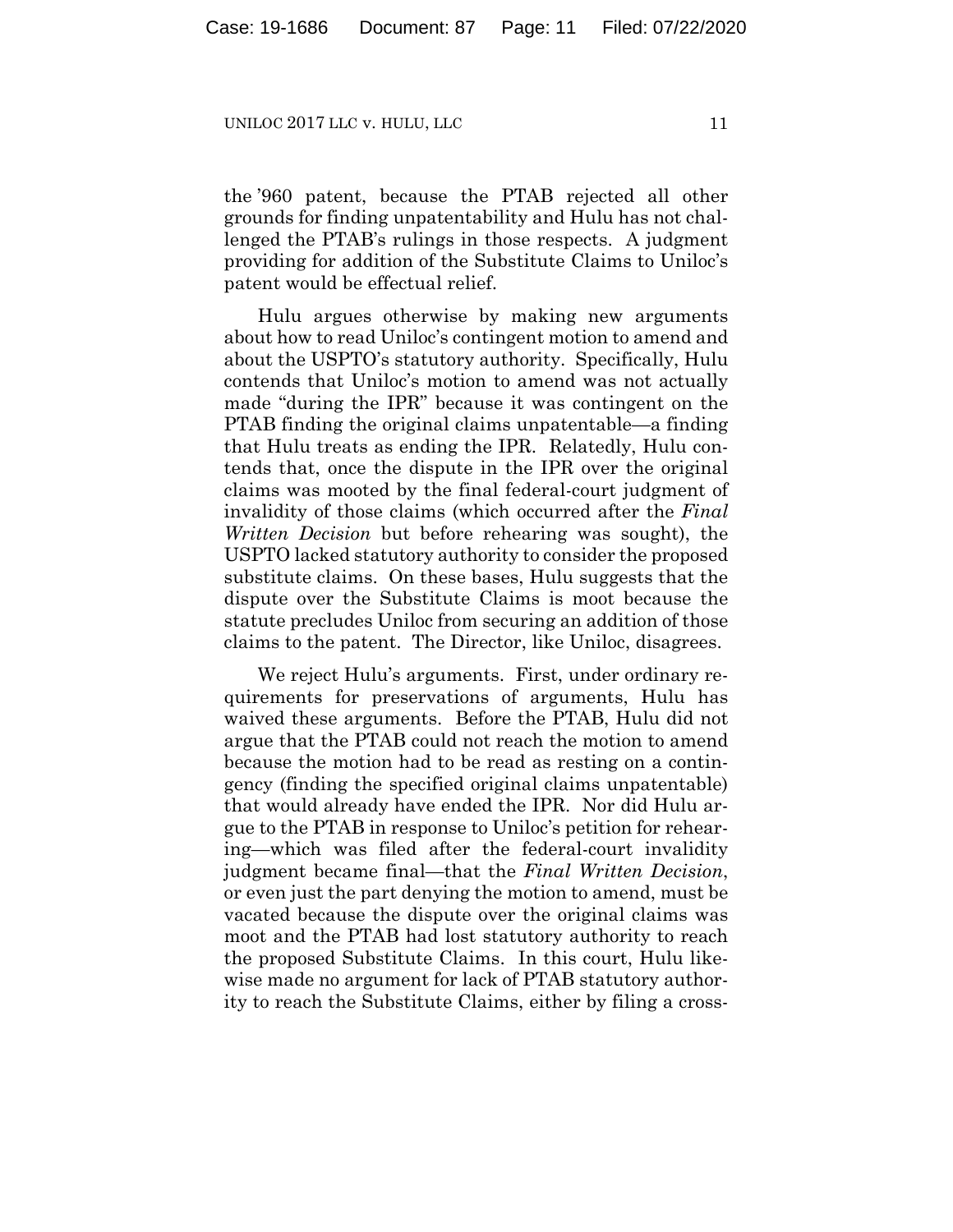appeal to secure a vacatur of the PTAB's rulings and dismissal of the IPR or by presenting any such argument in its brief as Appellee, which simply sought affirmance.

A question of an agency's statutory authorization ordinarily is not a nonwaivable "jurisdictional" issue. *See PGS Geophysical AS v. Iancu*, 891 F.3d 1354, 1362 (Fed. Cir. 2018); *see also Acoustic Tech., Inc. v. Itron Networked Solutions, Inc.*, 949 F.3d 1360, 1365 (Fed. Cir. 2020); *Jalbert v. SEC*, 945 F.3d 587, 593–94 (1st Cir. 2019). Moreover, in assessing whether there is an Article III case or controversy, a court ordinarily assumes the correctness of the plaintiff's contentions on the merits. *See*, *e.g.*, *James v. J2 Cloud Servs., LLC*, 887 F.3d 1368, 1372 (Fed. Cir. 2018); *Rocky Mountain Helium, LLC v. United States*, 841 F.3d 1320, 1325 (Fed. Cir. 2018); *Macy v. GC Servs. Ltd. Pshp.*, 897 F.3d 747, 759 (6th Cir. 2018); *Judicial Watch, Inc. v. Kerry*, 844 F.3d 952, 954–55 (D.C. Cir. 2016). Here, if Uniloc is right in its argument about the PTAB's statutory authority—that the PTAB has authority to entertain the substitute claims even once the original claims are finally invalidated and that the PTAB lacks authority to consider § 101 before issuing the substitute claims—or if Uniloc has waived its first argument, then the Director (who agrees with Uniloc on that argument and has not addressed waiver) would issue the substitute claims, giving Uniloc concrete relief.

We need not decide if there is some exception to the ordinary application of waiver principles here. In any event, we reject on the merits Hulu's arguments that the PTAB lacked statutory authority to reach the Substitute Claims and the USPTO lacks statutory authority eventually to add those claims to the patent if we were to agree with Uniloc that § 101 eligibility is an impermissible ground for rejecting substitute claims in an IPR. Hulu cites no authority for treating the contingent motion—as the USPTO treated it and as Hulu treated it until responding to this court's directive to address mootness—as anything but a standard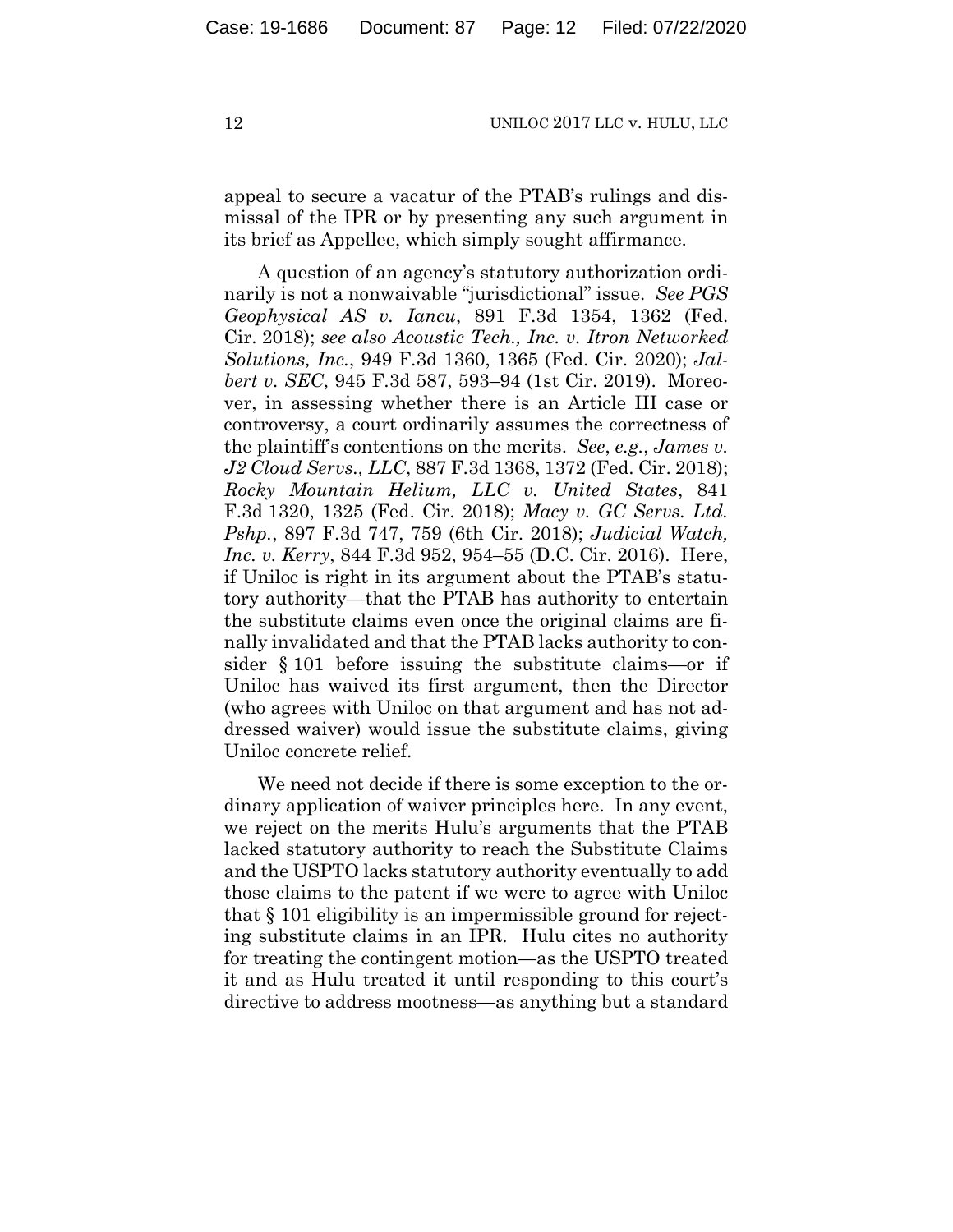form of in-the-alternative pleading, in which the second alternative, contingent on rejecting the first, is part of the proceeding and may be reached in the same decision as the first. As far as we have been shown, it would be unprecedented, and contrary to the established practice of considering contingent motions to amend, to treat the contingency (finding original claims unpatentable) as ending the IPR so that the proposed substitute claims could no longer be considered. Nothing in 35 U.S.C. § 316(d), or in other provisions of the statute, requires such a dramatic restriction on the availability of amendments in an IPR. Nor does the wording of Uniloc's particular motion to amend—requesting consideration of the Substitute Claims if the PTAB "finds" specified original claims unpatentable, J.A. 313—require such a surprising conclusion.

Similarly, Hulu has pointed to no statutory language that provides a basis for concluding that, once original claims no longer present a live dispute, the PTAB and the USPTO lose authority to consider proposed substitute claims that were presented in a contingent motion timely filed during the IPR when the original claims did present a live dispute. The USPTO treats such a request to consider proposed substitute claims as having an independent continuing presence in the proceeding, not dependent on a live controversy continuing as to the original claims. That treatment is reasonable. Hulu points to no contrary authority. Indeed, the USPTO's treatment is consistent with § 316(d)'s express contemplation that a patent owner may drop original claims and seek to replace them with substitute claims. It is consistent with the Manual of Patent Examining Procedure's description of the operation of ex parte reexamination, which has long allowed consideration of added claims to continue once original claims in reexamination have been held invalid in a final federal-court judgment. MPEP § 2286. Moreover, when Congress replaced the inter partes reexamination provisions with the IPR provisions in the AIA, Congress did not carry forward pre-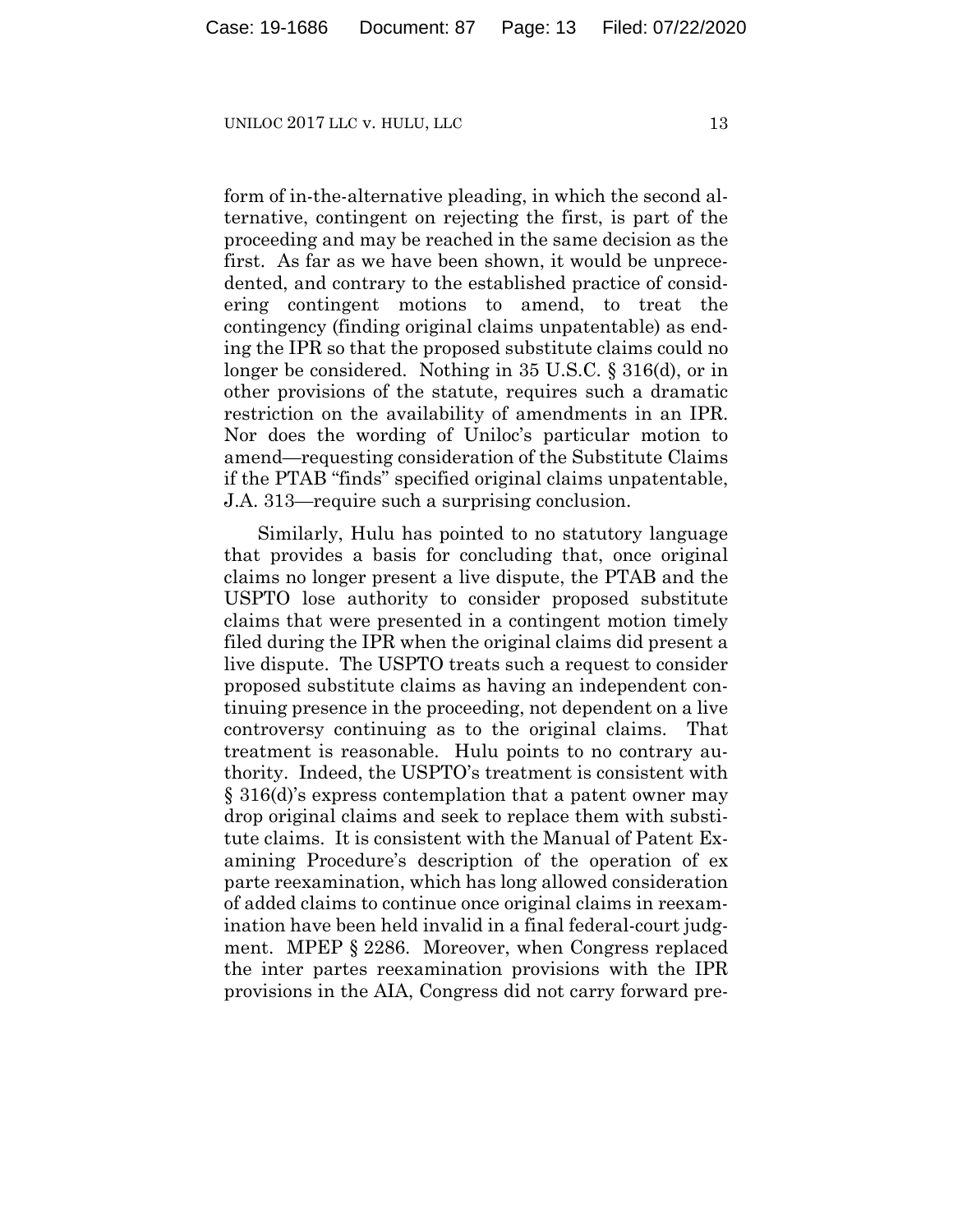AIA § 317(b), concerning the termination of an inter partes reexamination based on parallel judicial proceedings.

In reaching a contrary conclusion, the dissent relies on the word "substitute" in  $\S 316(d)$ , reasoning that there cannot be a substitute claim once the original claims have been finally been held invalid or cancelled. We disagree. The word "substitute" does not entail, as the dissent suggests it does, that the patentee must give what amounts to consideration—something of value—to obtain a replacement claim. Such a requirement is not necessitated by the ordinary meaning of "substitute" or by the use of the word in the IPR context, to which a notion of a bargain or exchange with the USPTO is foreign. The proposed replacement claims are "substitutes" no matter the value or continued existence of the original claims, as a replacement party is a "substitute" upon death of an original party. *See* Fed. R. Civ. P. 25(a); Fed. R. App. P. 43(a).

In short, we see no mootness impediment to our jurisdiction to consider Uniloc's statutory contention about PTAB authority to consider § 101 eligibility for proposed substitute claims. As explained next, we conclude that the PTAB was authorized by statute to assess Uniloc's proposed Substitute Claims for eligibility under § 101 and, finding the claims ineligible, to deny the motion to amend.

III. The Text, Structure, and Legislative History of the IPR Statutes Confirm that the PTAB May Review Proposed Substitute Claims for Patent Eligibility

The PTAB denied Uniloc's Motion to Amend the '960 patent, concluding that the Substitute Claims were directed to patent-ineligible subject matter under 35 U.S.C. § 101. *See Final Written Decision*, 2018 WL 3695200, at \*30. The PTAB concluded that, under the IPR Statutes, it is permitted to review and deny proposed substitute claims during IPR proceedings for patent ineligibility pursuant to § 101. *See Rehearing Denial*, 2019 WL 343802, at \*5. Uniloc contends that "[t]he [PTAB] erred as a matter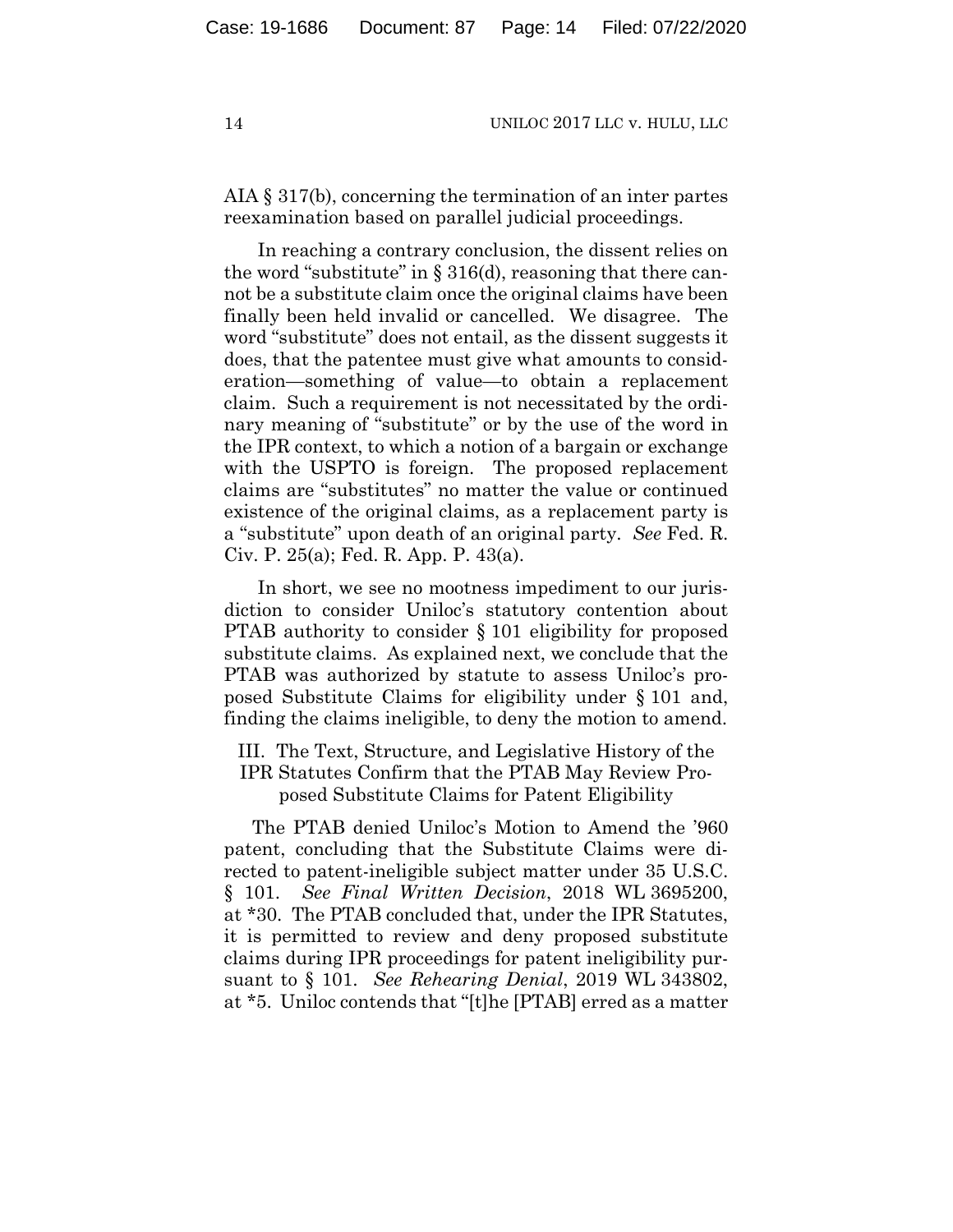of law" by basing its denial of the Motion to Amend on its § 101 determination. Appellant's Br. 13. Specifically, Uniloc argues that the PTAB is limited in its review of proposed substitute claims to anticipation or obviousness, as provided by § 311(b). *Id.* at 14. We disagree with Uniloc.

The PTAB correctly concluded that it is not limited by § 311(b) in its review of proposed substitute claims in an IPR, and that it may consider § 101 eligibility. The determination is supported by the text, structure, and history of the IPR Statutes, which indicate Congress's unambiguous intent to permit the PTAB to review proposed substitute claims more broadly than those bases provided in § 311(b). *See Chevron*, 467 U.S. at 842. First, the text of the IPR Statutes supports the conclusion that the PTAB may consider § 101 eligibility when reviewing substitute claims. The IPR Statutes plainly and repeatedly require the PTAB to determine the "patentability" of proposed substitute claims. Section 318 requires the PTAB "issue a final written decision with respect to the *patentability* of . . . any new claim added under [§] 316(d)." 35 U.S.C. § 318(a) (emphasis added). It further provides that "the Director shall issue and publish a certificate . . . incorporating in the patent by operation of the certificate any new or amended claim determined to be *patentable*." *Id.* § 318(b) (emphasis added). Moreover, it states that "[a]ny proposed amended or new *claim determined to be patentable* and incorporated into a patent following an [IPR]" will "have the same effect as" if it had been originally granted. *Id.* § 318(c) (emphasis added) (incorporating by reference 35 U.S.C. § 252). As we have concluded, a § 101 analysis constitutes a "patentability" determination. *See Versata Dev. Grp., Inc. v. SAP Am., Inc.*, 793 F.3d 1306, 1329–31 (Fed. Cir. 2015) (explaining that the use of the phrase "conditions of patentability" in the AIA extends to § 101 challenges); *see also id.* at 1330 ("[B]oth our opinions and the Supreme Court's opinions over the years have established that § 101 challenges [are] . . . patentability challenges."); *Aristocrat Techs.*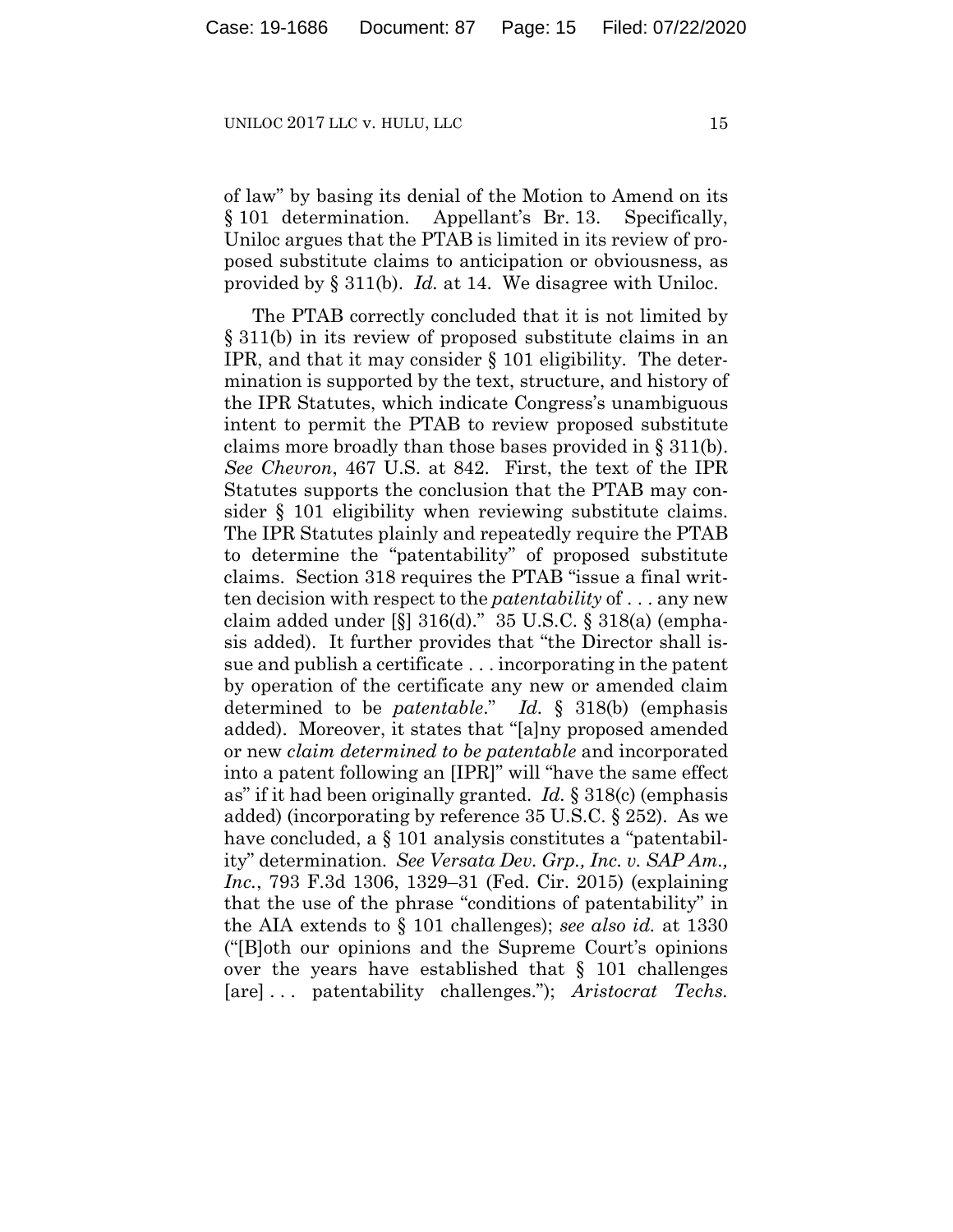*Austl. Ltd. v. Int'l Game Tech.*, 543 F.3d 657, 661 (Fed. Cir. 2008) ("It has long been understood that the Patent Act sets out the conditions for patentability in three sections: [§§] 101, 102, and 103." (citing *Graham v. John Deere*, 383 U.S. 1, 12 (1966))). The plain language of the IPR Statutes demonstrates Congress's intent for the PTAB to review proposed substitute claims for overall "patentability"—including under § 101—of the claims.

Despite Uniloc's claim to the contrary, *see* Appellant's Br. 14, Congress did not intend § 311 to constrain the PTAB's review of proposed substitute claims to anticipation and obviousness, pursuant to § 102 and § 103, respectively, excluding other invalidity issues, such as those that might arise under § 101. Section 311 is confined to the review of existing patent claims, not proposed ones: it limits "[a] request *to cancel* as unpatentable [one] or more *claims of a patent*" to a "ground that could be raised under [§] 102 or [§] 103[.]" 35 U.S.C. § 311(b) (emphases added). The plain language of the statute limits the provision to the IPR petitioner's "request to cancel" a claim that is "of a patent," but it does not so limit the PTAB's evaluation of proposed substitute claims. *Id.* To "cancel" carries the ordinary meaning to "annul or destroy[,]" *Mac's Shell Serv., Inc. v. Shell Oil Prods. Co.*, 559 U.S. 175, 183 (2010) (internal quotation marks and citation omitted); *see* WEBSTER'S THIRD NEW INTERNATIONAL DICTIONARY (1961) (providing the definition of "cancel" as the "destr[uction] [of] the force, effectiveness, or validity"), which presupposes that which is being "cancelled" is already in effect. In § 311(b), the infinitive "to cancel" is followed by its direct object, the phrase "[one] or more claims[.]" 35 U.S.C. § 311(b); *see id.* ("A petitioner in an [IPR] may request to cancel . . . [one] or more claims[.]"). When given its ordinary meaning, § 311(b) provides that only claims that are in effect may be annulled. In an IPR, only the preexisting claims of the at-issue patent are in effect, as an IPR petition may only be brought of an already issued patent. *See id.* § 311(a) ("[A] person who is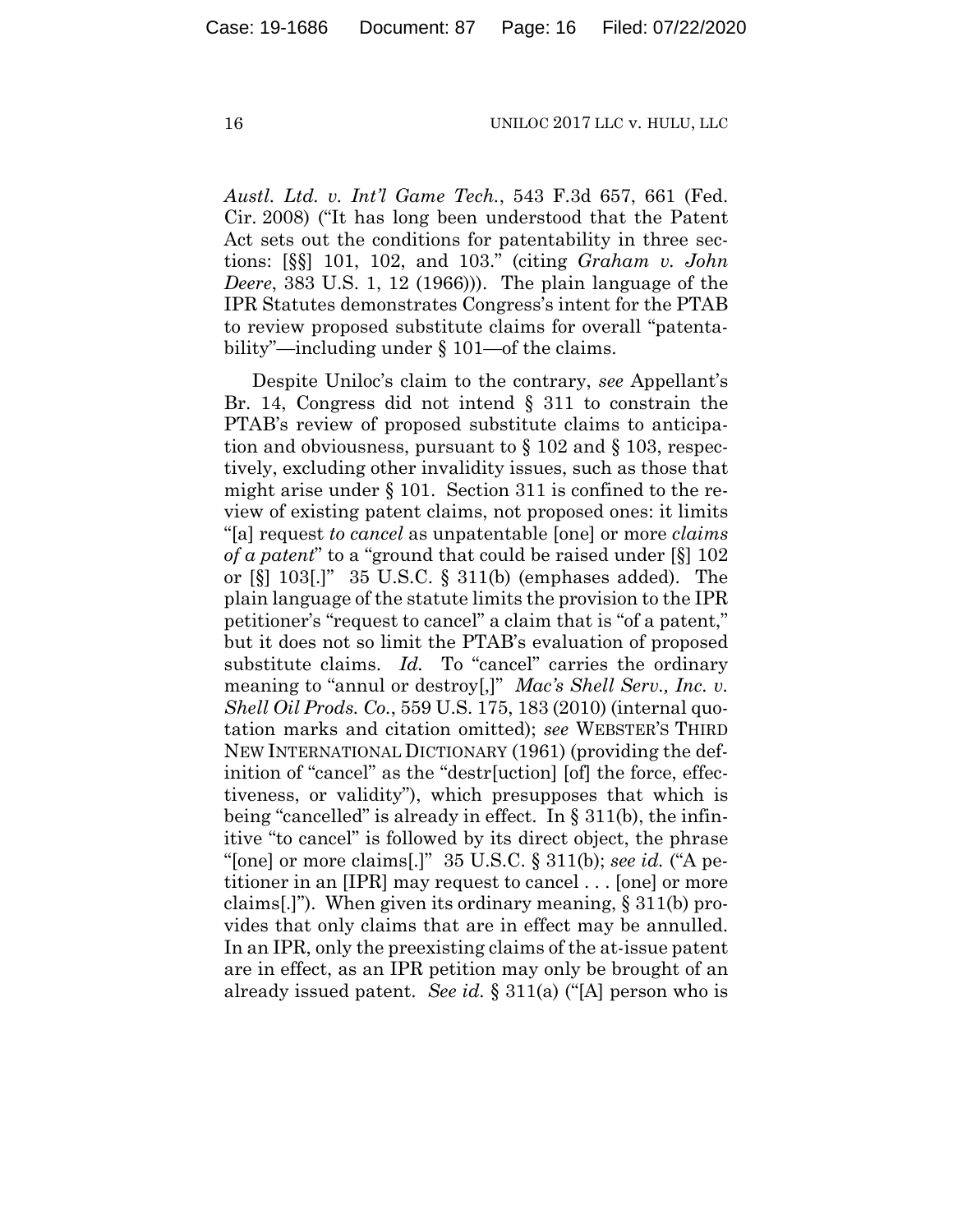not the owner of a patent may file with the [USPTO] a petition to institute an [IPR] of the patent."). In the case of a substitute claim, there is no such prior "force, effectiveness, or validity," as the substitute claim has never been approved or issued by the USPTO. *See id.* § 318(a), (b). Relatedly, a substitute claim is not part "of the patent," as it has not been previously approved and issued by the USPTO, as § 318 itself expresses that a substitute claim shall be "incorporat[ed] in the patent" only after it is "determined to be patentable." 35 U.S.C. § 318(b). Therefore, a substitute claim that has not been issued cannot be "cancel[ed]," and so is not "of the patent" when proposed by the patent owner. *Id.* Accordingly, the limits of § 311(b) do not extend to the PTAB's review of proposed substitute claims.

Second, the structure and legislative history of the IPR Statutes support this conclusion. Regarding structure, the IPR Statutes proceed in chronological order from the IPR petition, to institution, and adjudication: §§ 311–313 provide the rules for filing a petition, § 314 and § 315 address criteria for institution, § 316 guides trial conduct, and §§ 317–319 relate to settlements, final written decisions, and appeals. Section 311, as a provision applying to the petition phase of the proceedings, should not therefore bind a separate adjudication-stage provision, such as § 316.

The IPR Statutes' legislative history also confirms that the PTAB is permitted to review proposed substitute claims for patentability outside of anticipation and obviousness. "Reexamination proceedings . . . are intended to 'permit any party to petition the [US]PTO to review the efficacy of a patent, following its issuance, on the basis of new information about preexisting technology that may have escaped review at the time of the initial examination.'" *In re NTP, Inc.*, 654 F.3d 1268, 1275 (Fed. Cir. 2011) (alteration omitted) (quoting H.R. REP. No. 66-1307, 96th Cong., 2d Sess. (1980), at 3–4). As we explained in *NTP*, "[t]he scope of reexamination proceedings is limited to 'substantial new question[s] of patentability,' 35 U.S.C.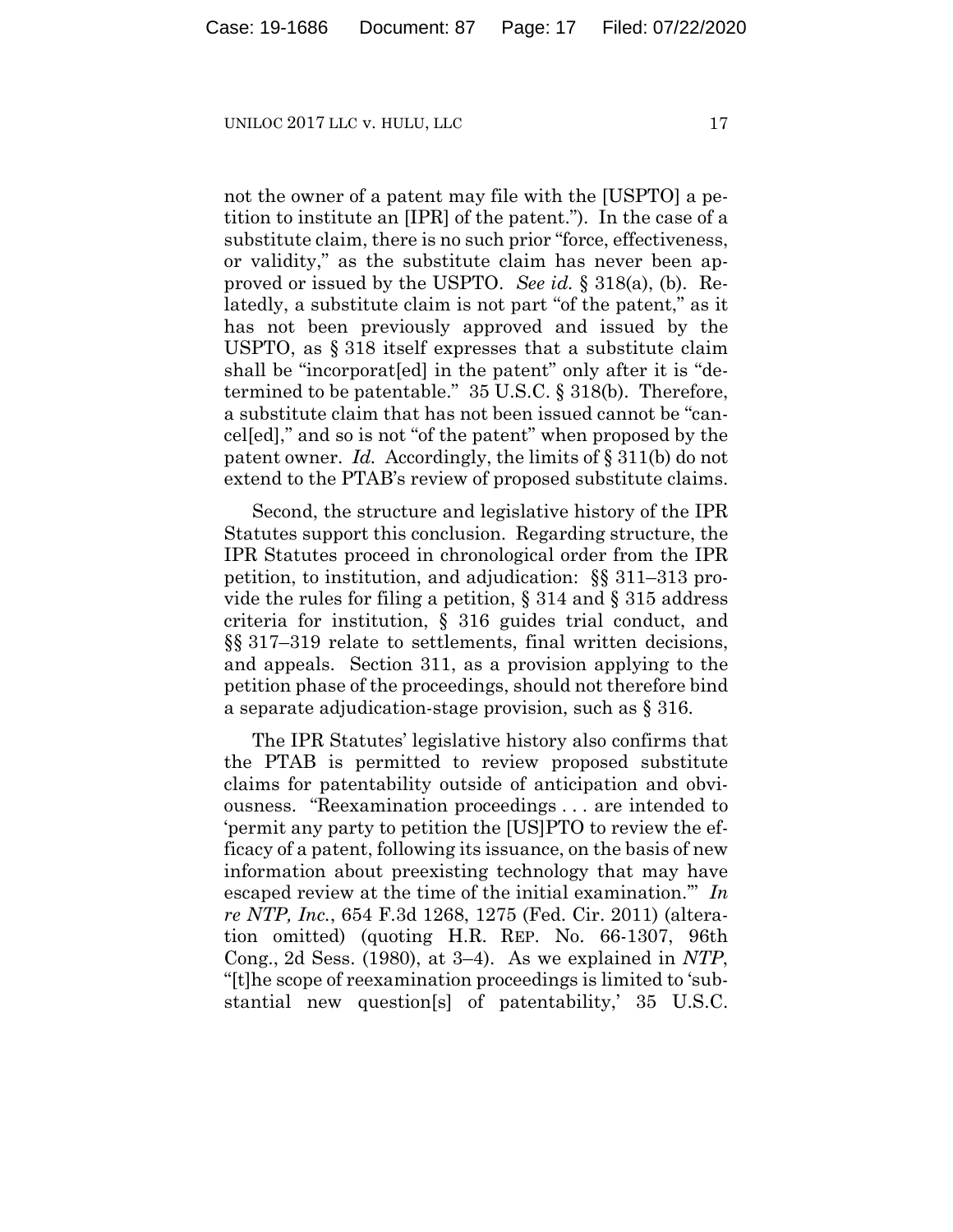§ 303(a) [(2006)], which are questions that have not previously been considered by the [US]PTO," *NTP*, 654 F.3d at 1275 (citation omitted). While we noted that the request for reexamination under § 302 may be based only on prior art citations and the patent owner's written statements, *id.* (citing 35 U.S.C. §§ 301, 302), we cabined the scope of these limitations to the patent's "original claims," stating that "other challenges to the *patentability of original claims* such as qualification as patentable subject matter under § 101... — may not be raised in reexamination proceedings[,]" *id.* at 1275–76 (citing 35 U.S.C. §§ 301, 302) (emphasis added). Moreover, we concluded that "[t]here is no statutory limitation during a reexamination proceeding prohibiting the examiner from conducting a priority analysis[,]" under 35 U.S.C. § 120, as a prohibition on such analysis would "strip[] [the examiner] of a critical legal tool needed in performing a proper reexamination." *Id.* at 1277. As we explained in *NTP*, it was Congress's intent to permit the PTAB to address issues that "have escaped review at the time of the initial examination." *Id.* at 1275 (quoting H.R. REP. No. 66-1307, 96th Cong., 2d Sess. (1980), at 3–4).

Proposed substitute claims in an IPR proceeding have not undergone a patentability review by the USPTO, *see* 35 U.S.C. § 316, and so the "substantial new questions of patentability" that "have not previously been considered by the [US]PTO" include all patentability questions, including § 101 patent eligibility, *NTP*, 654 F.3d at 1275 (internal quotation marks, alteration, and citations omitted). Prohibiting the PTAB from reviewing patent eligibility would indeed "strip[] [the PTAB] of a critical legal tool[.]" *Id.* at 1277. While *NTP* addressed pre-AIA reexamination proceedings, its reasoning is applicable here, as the underlying motivation for an IPR proceeding did not change with the AIA. *Regents*, 926 F.3d at 1335 (explaining that "[a]lthough Congress changed the name from 'reexamination' to 'review,'" the "basic purposes" of "reexamin[ing] an earlier agency decision" remained); *see* H.R. REP. 112-98,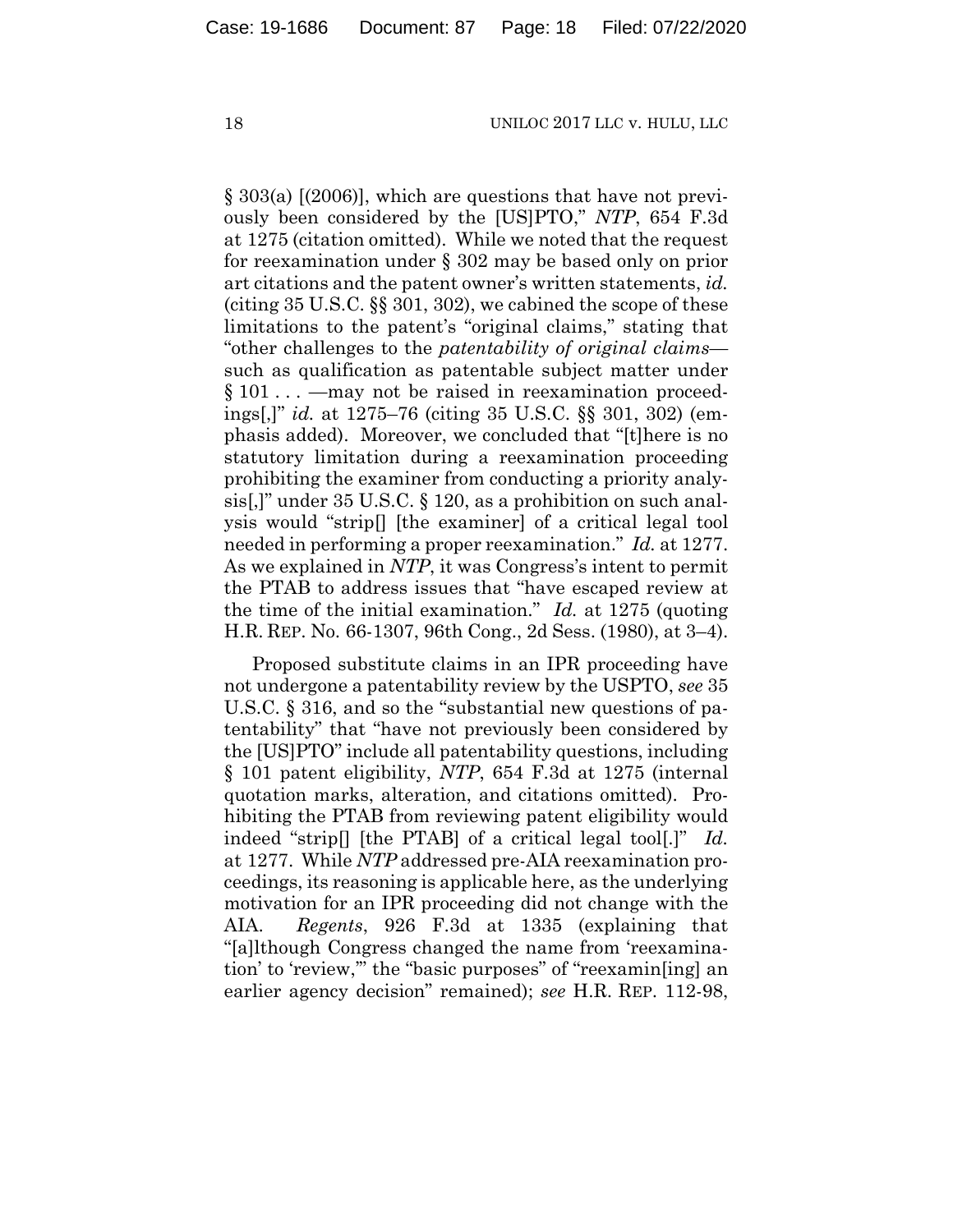pt. I, at 46–47 (2011) (explaining that the AIA's alterations to the inter partes reexamination includes an "expan[sion] [of] the category of documents that may be cited" to, a "conver[sion] [of the] inter partes reexamination from an examinational to an adjudicative proceeding," and a number of "improvements to th[e] proceeding"); USPTO REPORT TO CONGRESS ON INTER PARTES REEXAMINATION (2004), at 1 (recommending three areas of improvement to the inter partes reexamination process by: clarifying estoppel provisions, providing petitioners with additional opportunities to provide input, and extending statutory deadlines). Moreover,  $\S 311$  is premised on the pre-AIA reexamination statute, providing analogous language and a comparable procedural position to the pre-AIA reexamination statute. *Compare* 35 U.S.C. § 311 (2012) (providing that a petitioner "may file with the [USPTO] a petition to institute an [IPR] of the patent[,]" "request[ing] to cancel as unpatentable [one] or more claims of a patent only on a ground that could be raised under [§] 102 or [§] 103 and only on the basis of prior art consisting of patents or printed publications"), *with* 35 U.S.C. § 302 (2006) ("Any person at any time may file a request for reexamination by the [USPTO] of any claim of a patent on the basis of any prior art cited under the provisions of [§] 301[.]"); *see id.* § 301 (2006) (providing prior art as "consisting of patents or printed publications which [the petitioner] believes to have a bearing on the patentability of any claim of a particular patent").

As the USPTO explains, "if a patent owner seeking amendments in an IPR were not bound by § 101 and § 112, then in virtually any case, it could overcome prior art and obtain new claims simply by going outside the boundaries of patent eligibility and the invention described in the specification[,]" Intervenor Br. 25, allowing patents with otherwise invalidated claims "to return from the dead as IPR amendments[,]" *id.* at 26. Because the proposed substitute claims have not been assessed for patentability by the USPTO, the PTAB achieves the purpose set forth by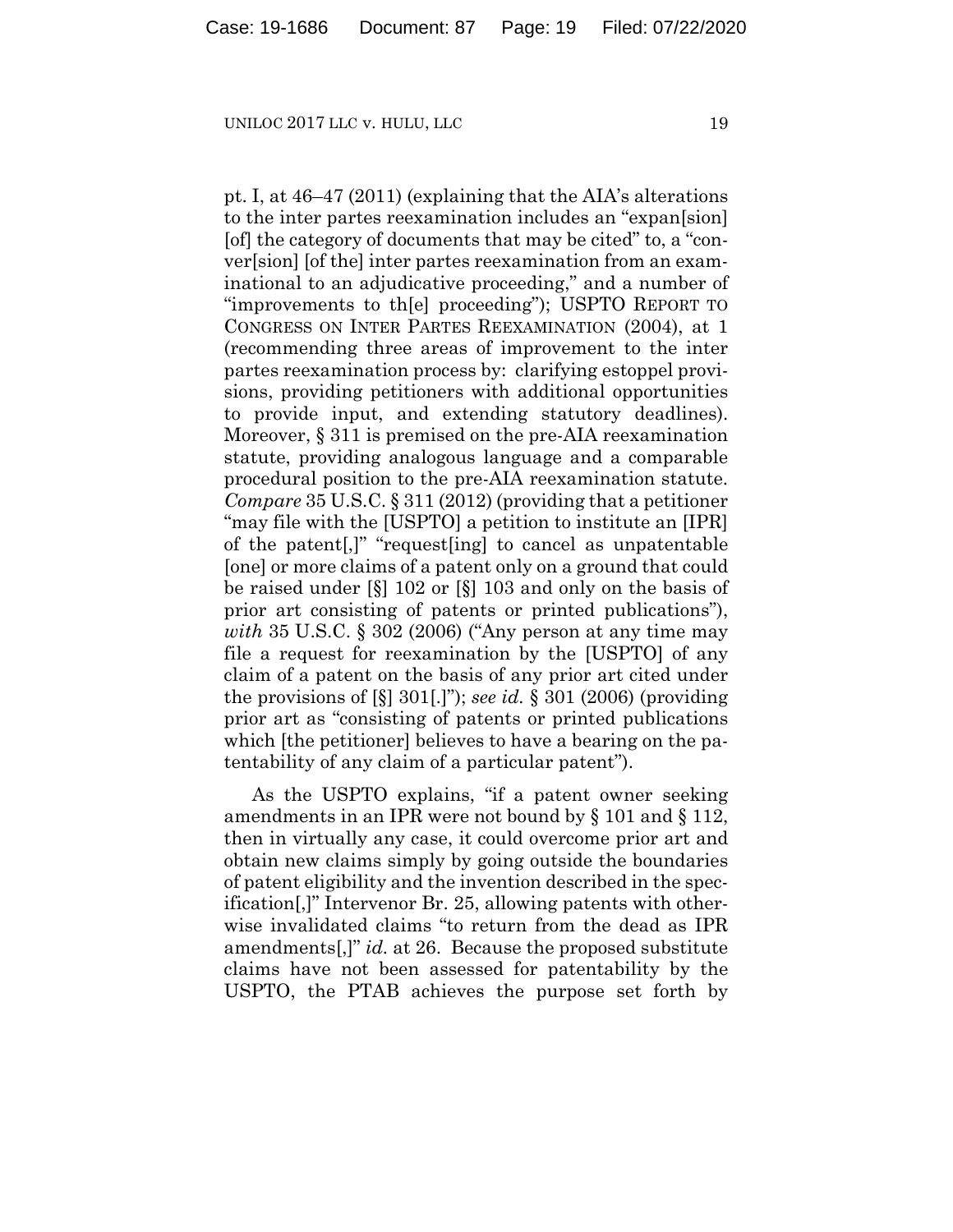Congress to review "substantial new questions of patentability" based on claims "that have not previously been considered by the [US]PTO." *NTP*, 654 F.3d at 1275 (internal quotation marks, alteration, and citations omitted). Indeed, Uniloc has not identified any other context under Title 35—e.g., original applications, reexaminations, reissue, etc.—in which the USPTO is required or authorized to newly issue a patent claim without ever having determined that the particular claim meets the statutory requirements for patentability. The result suggested by Uniloc—that the USPTO must issue the Substitute Claims without considering § 101, and leave consideration of eligibility to postissuance challenges—would therefore be grossly out of keeping with the statutory regime as a whole. The PTAB correctly concluded that it may consider § 101 patent eligibility when considering the patentability of proposed substitute claims in an IPR.5

Uniloc contends that our decision in *Aqua Products Inc. v. Matal*, 872 F.3d 1290 (Fed. Cir. 2017) (en banc), forecloses the review of its Substitute Claims under § 101, *see* Appellant's Br. 19–21. Specifically, Uniloc, in quoting the *Aqua Products* plurality, argues that because "[t]he structure of an IPR does not allow the patent owner to inject a wholly new proposition of unpatentability into the IPR by proposing an amended claim[,]" and as a substitute claim must be narrower than the claim it replaces, "[w]hen the

<sup>5</sup> As the text, structure, and history of the IPR Statutes are unambiguous, we need not reach the issue of deference to the USPTO's interpretation of the statute set forth in its precedential decision. *See Nan Ya Plastics Corp.*, 810 F.3d at 1341 ("If Congress's intent is clear, 'that is the end of the matter; for the court, as well as the agency, must give effect to the unambiguously expressed intent of Congress.'" (quoting *Chevron*, 467 U.S. at 842–43)); *see also Rehearing Denial*, 2019 WL 343802, at \*5.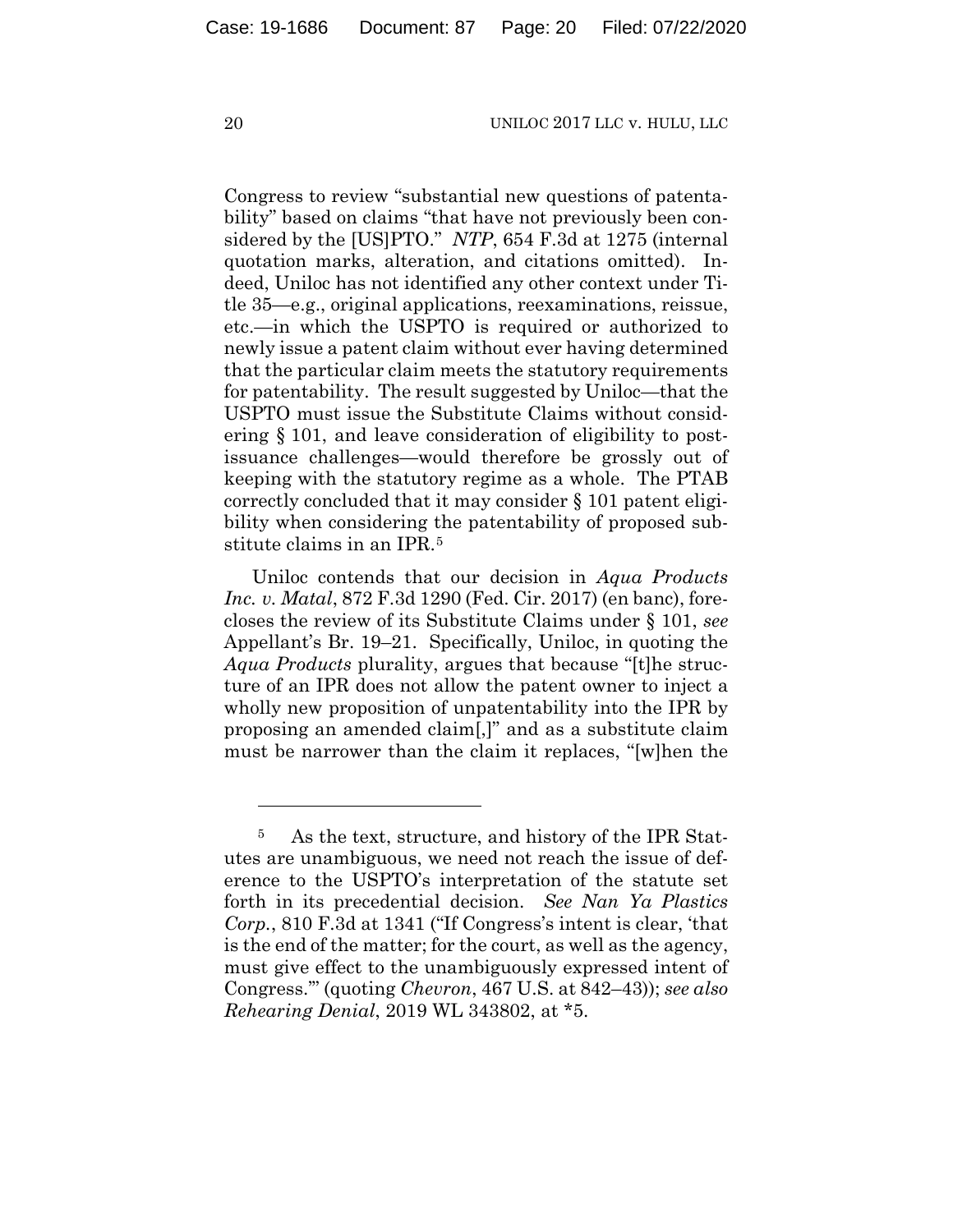petitioner disputes whether a proposed amended claim is patentable, it simply continues to advance a 'proposition of unpatentability' in an '[IPR] instituted under this chapter.'" *Id.* at 19 (quoting *Aqua Prods.*, 872 F.3d at 1306 (quoting 35 U.S.C. § 316(e))). No opinion in *Aqua Products* garnered a majority, leaving the only holding as a burden of proof determination, concluding that the USPTO had improperly adopted regulations assigning the burden of proof with respect to proposed substitute claims. 872 F.3d at 1327–28. The *Aqua Products* language Uniloc relies upon addresses only whether a petitioner challenging the proposed substitute claims bears § 316(e)'s burden of proof. Appellant's Br. 19–21; *see Aqua Prods.*, 872 F.3d at 1306 (addressing whether the language of  $\S$  316(e), which all conceded applied to challenged claims, "applies equally to proposed substitute claims"). *Aqua Products* is silent as to whether a petition may raise a patent-ineligibility challenge to a proposed substitute claim. Accordingly, *Aqua Products* does not foreclose the PTAB's § 101 review of Uniloc's Substitute Claims and subsequent denial of Uniloc's Motion to Amend.

#### **CONCLUSION**

We have considered Uniloc's remaining arguments including its argument that it should be given a second chance to address § 101 on the merits in the USPTO, having bypassed the full opportunity it already had—and find them unpersuasive. Accordingly, the Rehearing Denial of the U.S. Patent Trial and Appeal Board is

# **AFFIRMED**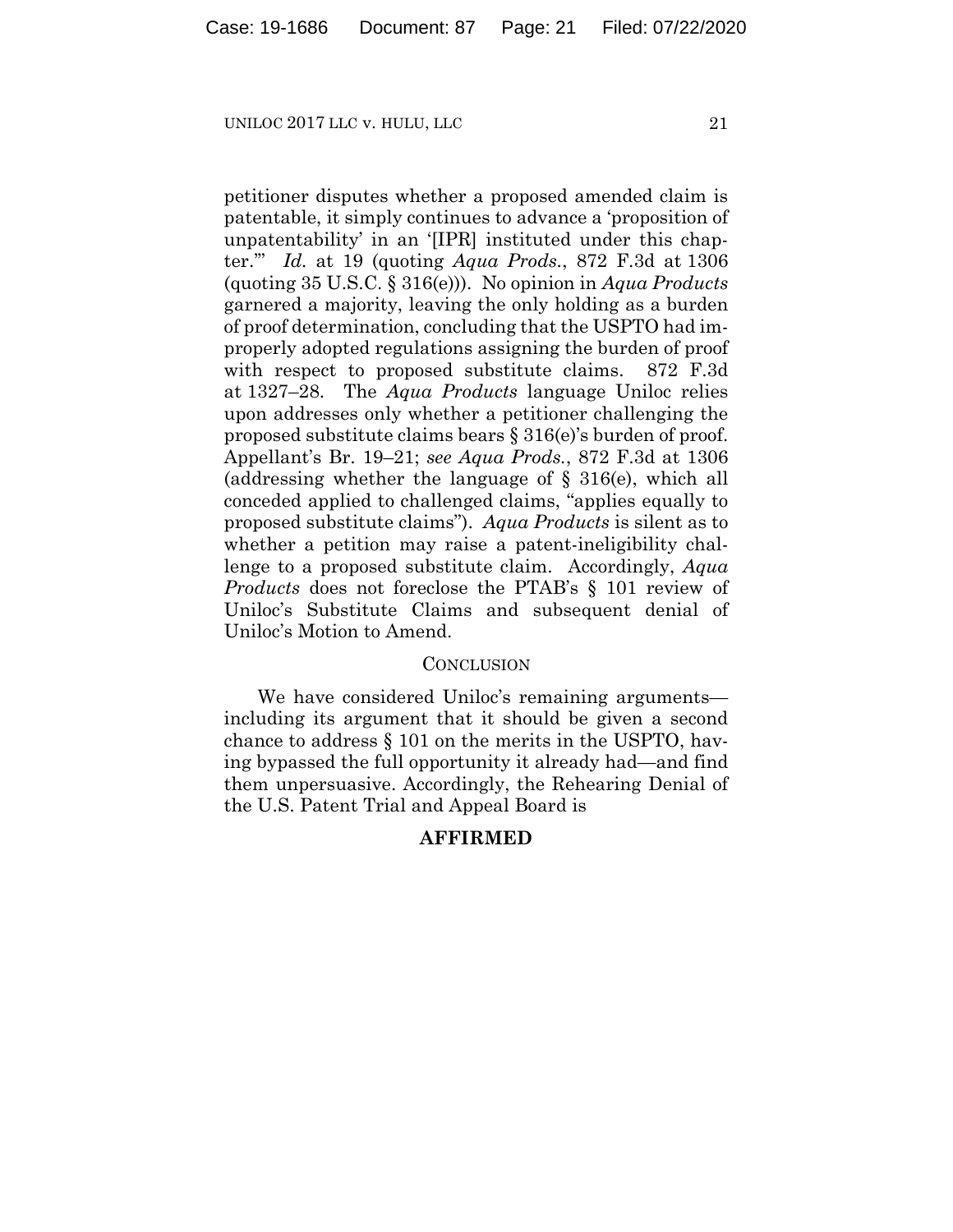# United States Court of Appeals for the Federal Circuit

**\_\_\_\_\_\_\_\_\_\_\_\_\_\_\_\_\_\_\_\_\_\_**

**UNILOC 2017 LLC,** *Appellant*

**v.**

**HULU, LLC, NETFLIX, INC.,** *Appellees*

# **ANDREI IANCU, UNDER SECRETARY OF COMMERCE FOR INTELLECTUAL PROPERTY AND DIRECTOR OF THE UNITED STATES PATENT AND TRADEMARK OFFICE,**

*Intervenor* **\_\_\_\_\_\_\_\_\_\_\_\_\_\_\_\_\_\_\_\_\_\_**

2019-1686 **\_\_\_\_\_\_\_\_\_\_\_\_\_\_\_\_\_\_\_\_\_\_**

Appeal from the United States Patent and Trademark Office, Patent Trial and Appeal Board in No. IPR2017- 00948.

**\_\_\_\_\_\_\_\_\_\_\_\_\_\_\_\_\_\_\_\_\_\_**

O'MALLEY, *Circuit Judge*, dissenting.

Typically, when this court has finally adjudged a patent claim invalid, it also refuses to consider any appeal that demands relief dependent on that claim and vacates any such relief that has been awarded by another tribunal. *See e.g.*, *ePlus, Inc. v. Lawson Software, Inc.*, 789 F.3d 1349, 1361 (Fed. Cir. 2015); *Fresenius USA, Inc. v. Baxter Int'l, Inc.*, 721 F.3d 1330, 1347 (Fed. Cir. 2013); *see also Chrimar*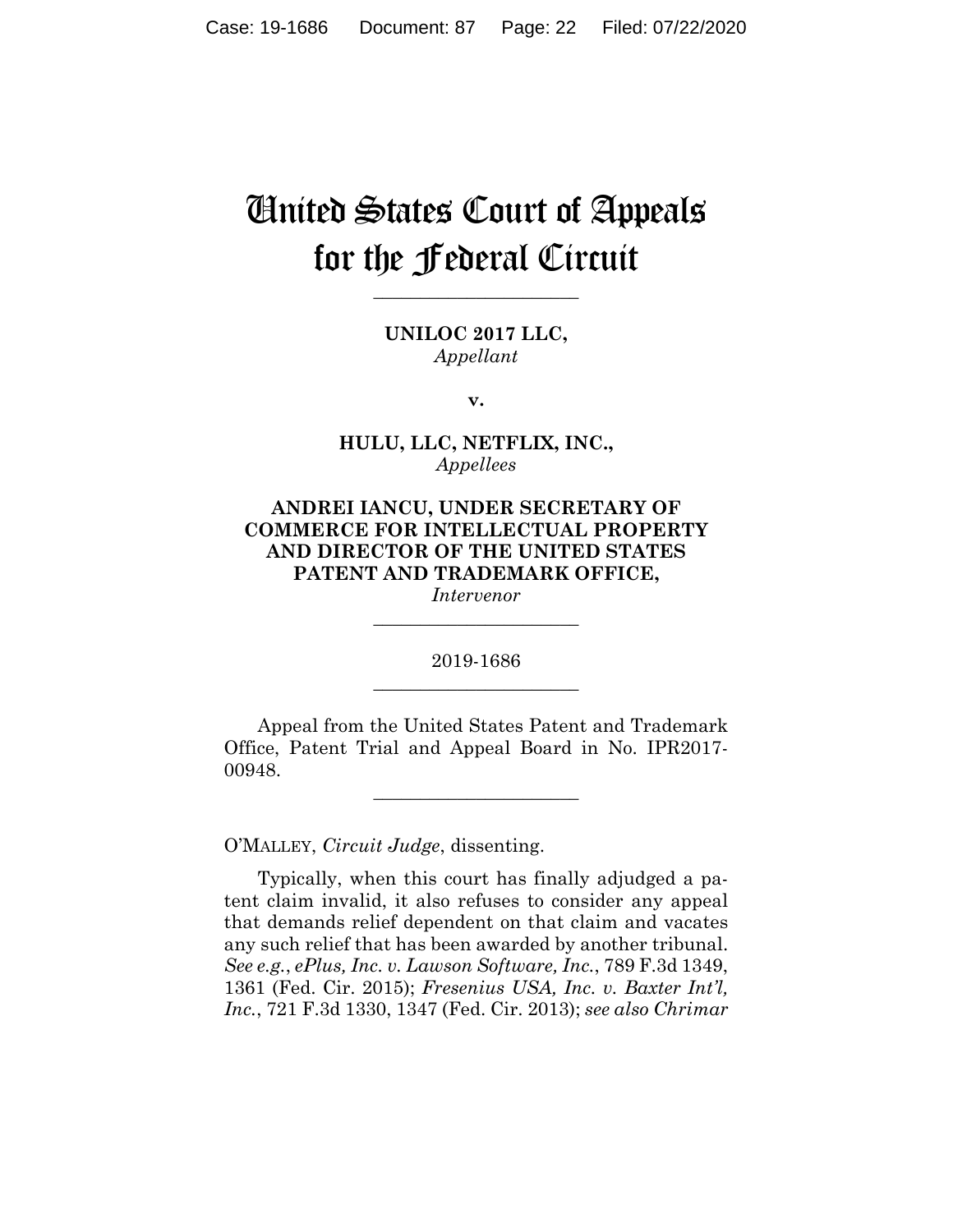*Sys., Inc. v. ALE USA Inc.*, 785 F. App'x 854, 856 (Fed. Cir. 2019*), cert. denied*, No. 19-1124, 2020 WL 3492668 (U.S. June 29, 2020). Here, rather than follow that usual procedure, the majority breathes life into a dead patent and uses the zombie it has created as a means to dramatically expand the scope of inter partes review ("IPR") proceedings. Because the Patent Trial and Appeal Board ("Board") is estopped from issuing substitute claims in place of the invalidated claims of U.S. Patent No. 8,566,960 ("'960 patent") and because, even if the Board could issue such claims, it would be improper for it to consider 35 U.S.C. § 101, I respectfully dissent.

I

In 2016, Uniloc<sup>1</sup> filed several lawsuits in the Eastern District of Texas, alleging that Hulu, LLC and Netflix, Inc. ("petitioners"), among others, infringed the claims of the '960 patent. *See Uniloc USA, Inc. v. Amazon.com, Inc.*, 243 F. Supp. 3d 797 (E.D. Tex. 2017). In March 2017, the district court dismissed the cases for failure to state a claim under Federal Rule of Civil Procedure 12(b)(6), holding all claims of the '960 patent ineligible for patenting under § 101. *Id.* at 811. Uniloc appealed, and, on August 9, 2018, we summarily affirmed the district court's decision. *See Uniloc USA, Inc. v. Amazon.com, Inc.*, 733 F. App'x 1026 (Fed. Cir. 2018). Uniloc did not seek Supreme Court review.

<sup>1</sup> The "Uniloc" entities that filed suit in district court are named Uniloc USA, Inc. and Uniloc Luxembourg S.A. Appellant in this case is Uniloc 2017 LLC. The technical separateness of those entities' corporate identities is not relevant to this appeal; there is no dispute that the real parties in interest are the same in both proceedings. I thus refer to all as "Uniloc" throughout.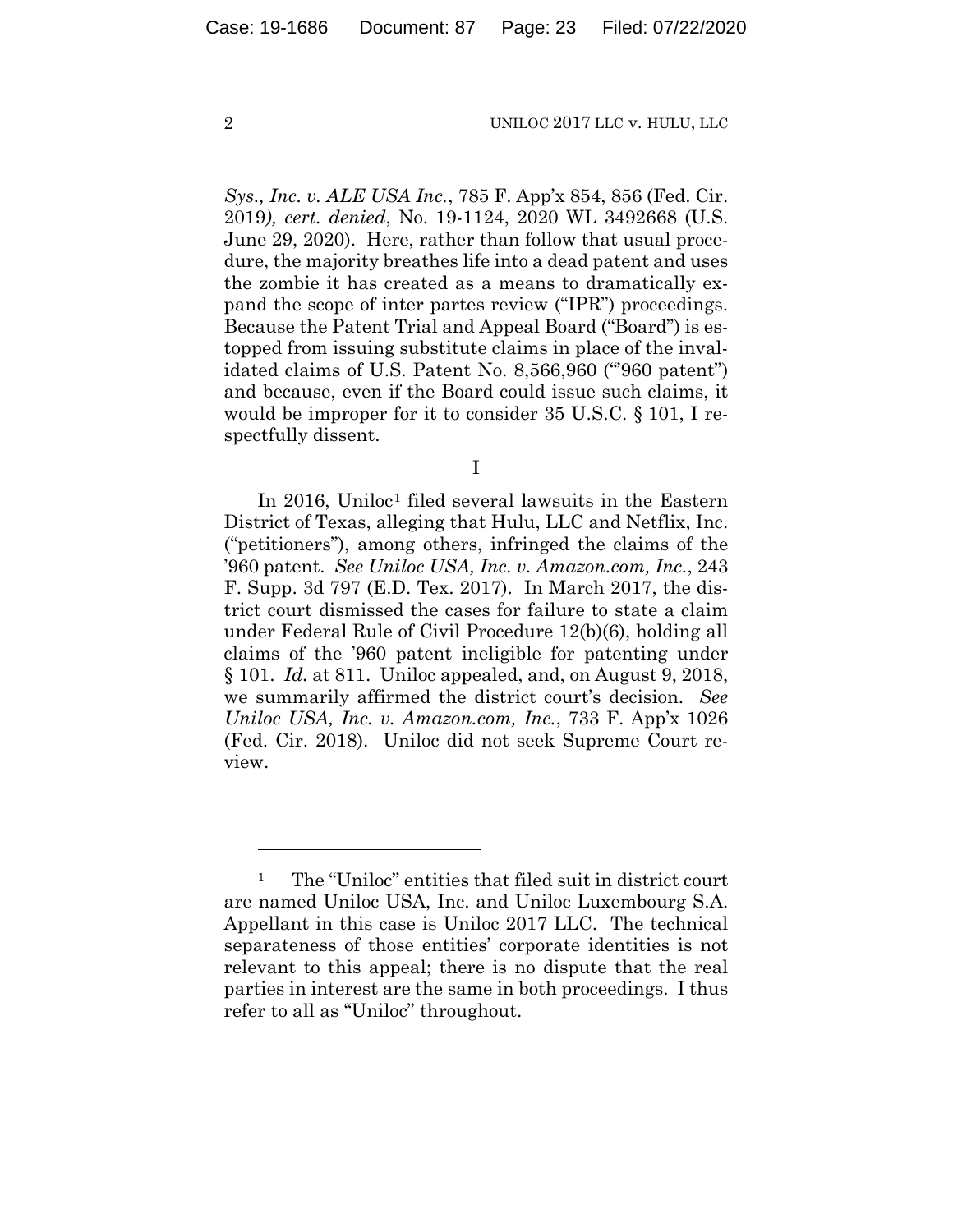Prior to the district court's dismissal of Uniloc's infringement actions, petitioners filed a petition for IPR with the Board, challenging all claims of the '960 patent as anticipated or obvious over the prior art. The Board instituted on all claims and grounds. Uniloc filed a patent owner response and a contingent motion to amend the independent claims**.** The Board issued a final written decision ("FWD") on August 1, 2018. It held that petitioners had proven the unpatentability of original claims 1–8, 18– 22, and 25, but had not proven the unpatentability of original claims 9–17, 23, and 24. The Board further denied Uniloc's motion to amend, holding that those claims, while not otherwise unpatentable over the prior art and otherwise satisfying the statutory and regulatory prerequisites to amendment, were patent ineligible.

In its FWD, the Board stated that it had previously addressed § 101 grounds in the IPR context, citing *Western Digital Corp. v. Spex Technologies, Inc.*, 2018 WL 1989599, at \*2–3 (P.T.A.B. Apr. 25, 2018); *Ariosa Diagnostics v. Isis Innovation Ltd.*, 2014 WL 4381564, at \*31–32 (P.T.A.B. Sept. 2, 2014). J.A. 58–59. It then said that, in its view, it made sense to do so when evaluating proposed substitute claims, in addition to addressing the §§ 102 and 103 grounds raised in the petition.2

<sup>2</sup> The Board's reference to *Western Digital* and *Ariosa* is curious. In *Western Digital*, the Board addressed whether a narrowing amendment that coincidentally appears to correct a potential § 101 problem in a challenged claim (for example, a problem identified in a parallel district court proceeding) would be improper. *W. Dig. Corp.*, 2018 WL 1989599, at \*2–3. The Board simply held that, where the amendment satisfies the statutory and regulatory criteria for amendments in an IPR, the mere fact that it might also help avoid a separate § 101 challenge is not disqualifying. *Id.* It said nothing about whether a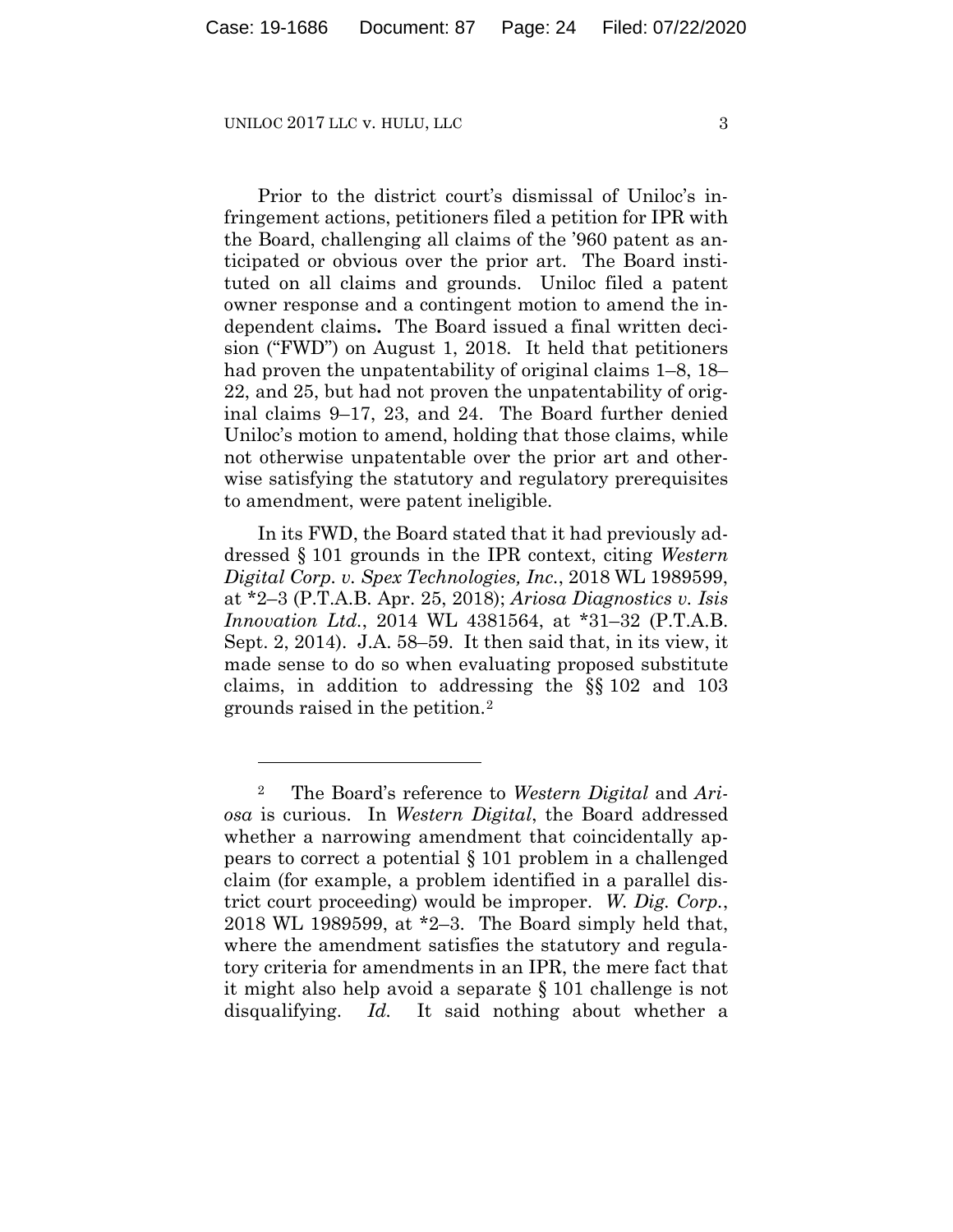Uniloc requested rehearing as to only the proposed amended claims, which the Board denied on January 18, 2019. In its denial, the Board engaged directly with the statutory language. It focused first on the language of 35 U.S.C. § 311(b):

A petitioner in an inter partes review may request to cancel as unpatentable 1 or more claims of a patent only on a ground that could be raised under section 102 or 103 and only on the basis of prior art consisting of patents or printed publications.

The Board explained that § 311(b) governs the petition, not the petitioner's response to a patent owner's motion to amend. Section 316(d), the statutory provision allowing for amendment, it reasoned, is not limited to §§ 102 and 103. In the Board's view, the distinction between the grounds for challenging original claims and substitute claims is further reinforced by the treatment of the claims in § 318. J.A.

Notably, the majority does not cite either to support its conclusion.

petitioner or the Board itself could raise a § 101 challenge to an otherwise compliant amendment.

The citation to *Ariosa* fares no better. There, the Board's entire discussion was premised on the conclusion that the patent owner had the obligation to prove patentability of its amendment—answering any questions about its propriety in that context, including § 101 questions posed in a district court proceeding. *See Ariosa Diagnostics*, 2014 WL 4381564, at \*31–32. But, *Ariosa* predates *Aqua Products v. Matal*, 872 F.3d 1290 (Fed. Cir. 2017), where we made clear that the burden to prove patentability of a proposed amendment could not be placed on the patent owner precisely because the petitioner had the burden of establishing invalidity under the grounds asserted in the petition, which are limited by statute to challenges under §§ 102 and 103.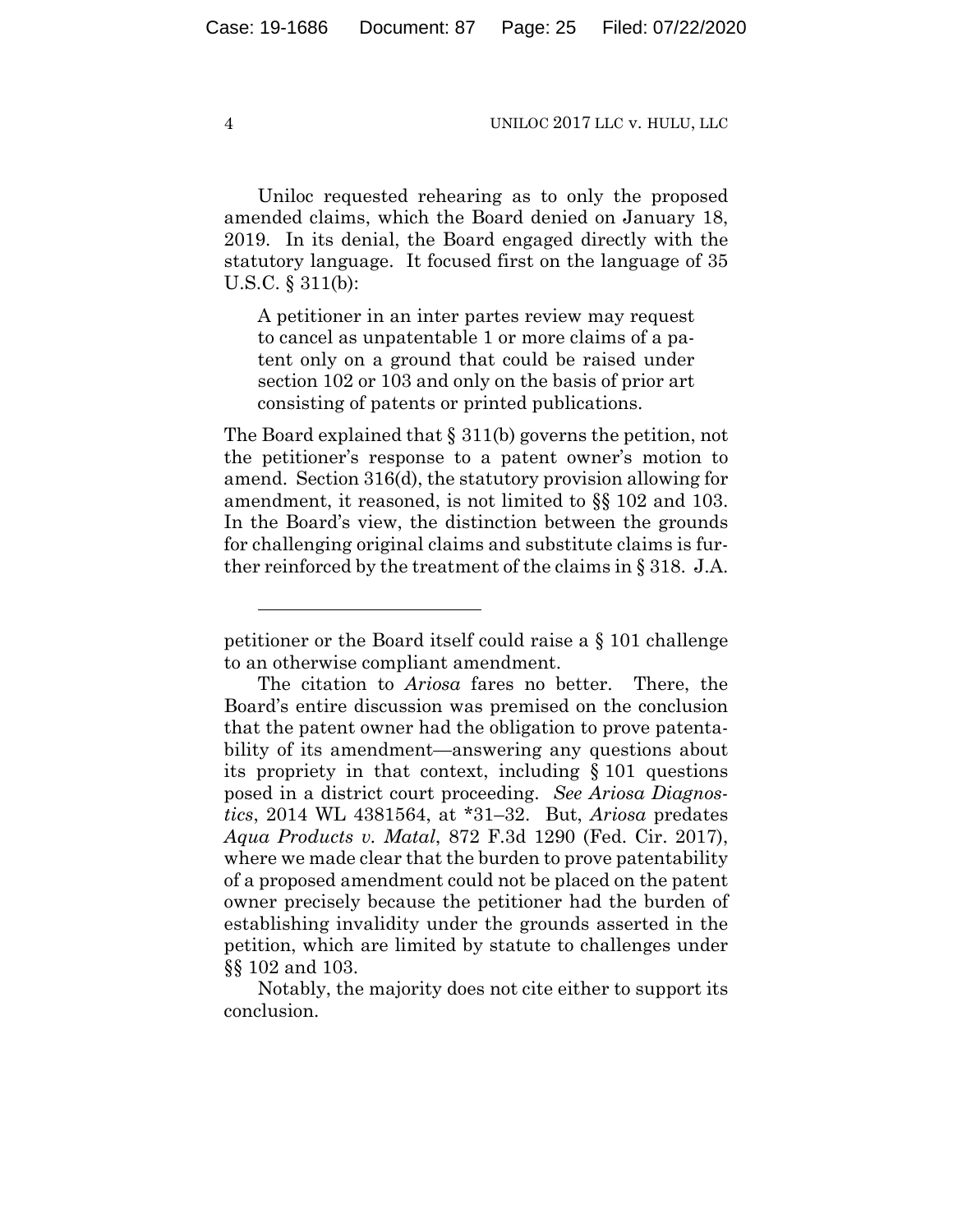77 ("Section 318(b) . . . reiterates this distinction, providing that, if we issue a final written decision, 'the Director shall issue and publish a certificate canceling *any claim of the patent finally determined to be unpatentable*, confirming *any claim of the patent determined to be patentable*, and incorporating in the patent by operation of the certificate *any new or amended claim* determined to be patentable.'") (emphases in original).

The Board further reasoned that its ability to consider § 101 is consistent with its practice of considering § 112 when deciding proposed amended claims. The Board thus concluded that nothing precludes it from evaluating substitute claims through the §101 lens and declined rehearing. The Board's denial of Uniloc's request for rehearing was designated as precedential.

Uniloc appeals.

# II

As an initial matter, contrary to the conclusion reached by the majority, this case is moot. "[A]n appeal should . . . be dismissed as moot when, by virtue of an intervening event, a court of appeals cannot grant any effectual relief whatever in favor of the appellant." *Calderon v. Moore*, 518 U.S. 149, 150 (1996) (quotation marks omitted). The majority asserts that, in the event Uniloc is successful on the merits, there is some possibility of relief. Maj. 11. My colleagues are mistaken.

In this case, relief is possible only if, in the event of a remand, the Board has authority to issue *substitute* claims. *See* 35 U.S.C. § 316(d)(1)(B) (allowing a patentee to "propose a reasonable number of substitute claims"); § 318(a)– (b) (governing the incorporation of claims added via the operation of § 316(d)); 37 C.F.R. § 42.121(a)(3) ("The presumption is that only one substitute claim would be needed to *replace* each challenged claim . . . ." (emphasis added)) . Completing such a substitution requires that there be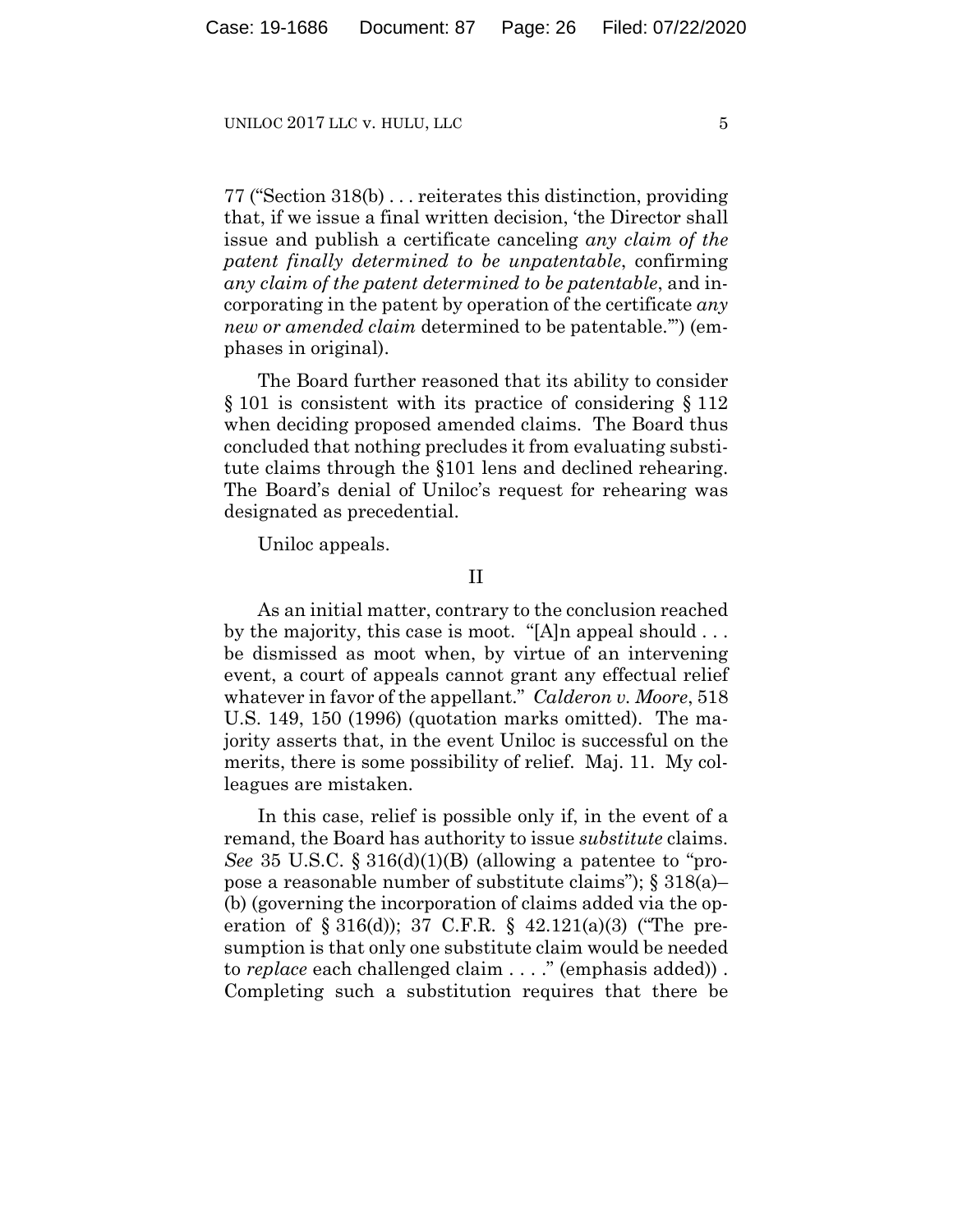original claims to *substitute* out for the new claims—i.e., in the words of the Patent Office itself, the patentee must "replace" a challenged claim with a substitute.3 *See S*ubstitute, *Oxford English Dictionary* (3d ed., 2012 update) ("An object, practice, action, etc., which takes the place of another; a replacement"); Substitution, *Oxford English Dictionary* (3d ed., 2012 update) ("The action or an act of putting one person or thing in place of another; the fact of being put in another's place."). In the context of an IPR, this means that, in exchange for a substitute claim, a patent owner must be capable of relinquishing a patent right. This is a necessary part of the statutory scheme, moreover, as it ensures that the claims issued from IPR, having not

<sup>&</sup>lt;sup>3</sup> The majority contends that its understanding of the statutory scheme on this point is consistent with the United States Patent Office's treatment of similarly situated claims in inter partes reexamination proceedings. Maj. 13 (citing MPEP § 2286). Inter partes reexamination proceedings are, however, governed by entirely different statutory language than the language relevant here. In an inter partes reexamination, "the patent owner shall be permitted to propose any amendment to the patent and a new claim or claims, except that no proposed amended or new claim enlarging the scope of the claims of the patent shall be permitted." 35 U.S.C.  $\S 314(a)$  (pre-AIA). In the IPR context the Board is not merely considering "new" claims, it is considering proposed "*substitute* claims."  $\S 316(d)(1)(B)$ . A substitute is of an entirely different character than something new. The Board itself has said that, for this reason, "[a]n inter partes review is neither a patent examination proceeding nor a patent reexamination proceeding." *Ariosa Diagnostics*, 2014 WL 4381564, at \*30. And, that "proposed substitute claims will be added directly to the patent, without examination, if the patent owner's motion to amend is granted." *Id.* (emphasis omitted).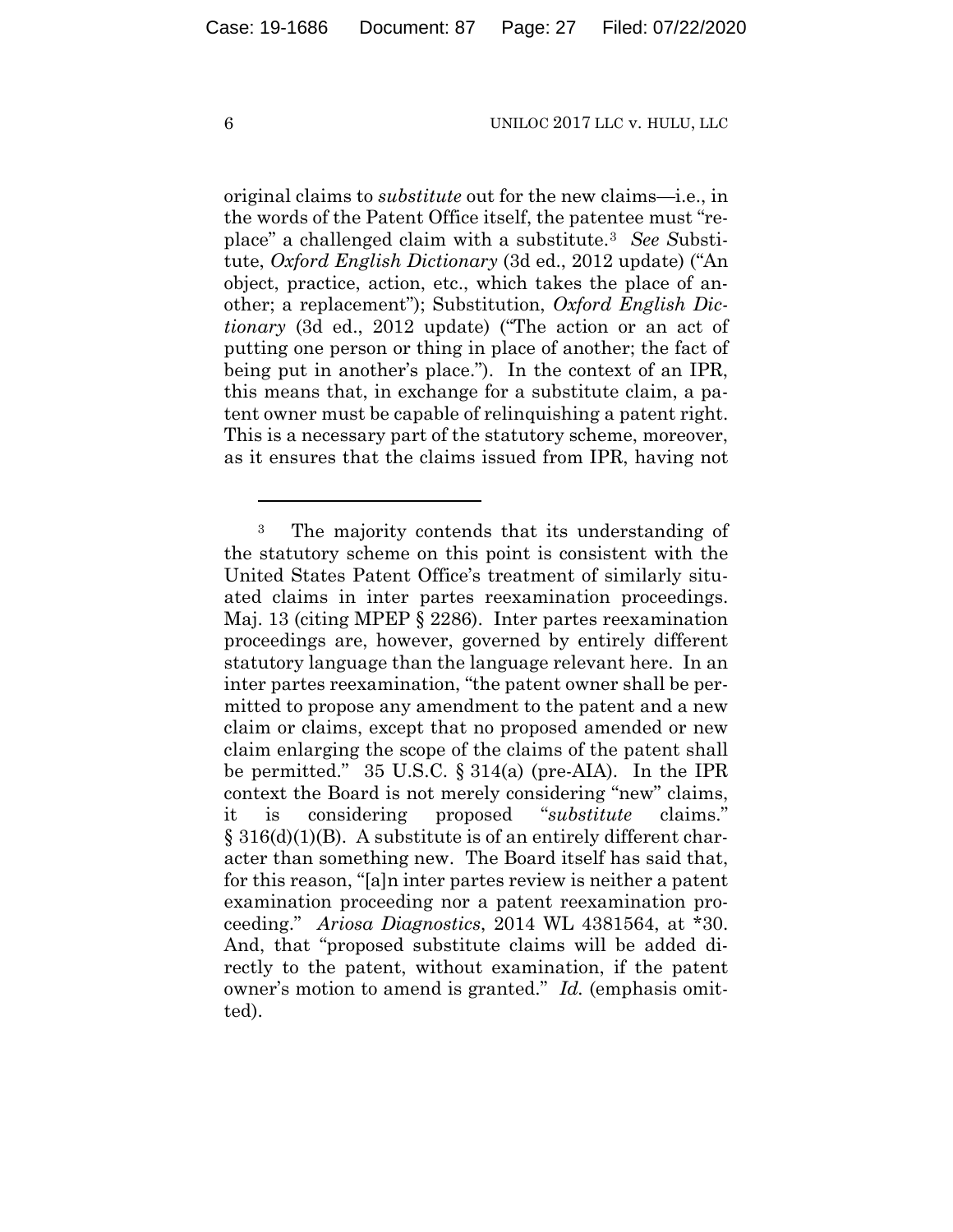themselves undergone a separate examination, share a direct lineage from claims that were not otherwise invalidated on non-102 and 103 grounds.

After our affirmance of the district court's ineligibility determination, and once the time expired for Uniloc to seek Supreme Court review of that affirmance, it did not possess any patent rights that it could give up in exchange for a substitute claim. It owned nothing and could not, therefore, substitute its old claims for new ones.<sup>4</sup> If Uniloc were to prevail in this appeal and return to the Board, the Board would be without power to effectuate a substitution. The finality of our invalidity judgment should therefore be the end of the inquiry in this case. *See Fresenius*, 721 F.3d at 1344 (explaining that, based on the structure of the statutes governing IPRs, a final judgment of invalidity in one proceeding forecloses relief based on a patent claim in a parallel proceeding).

Despite a final judgment of invalidity of all original claims of the '960 patent, the majority declares, without explanation, that the Board could grant Uniloc the relief it requests and proceeds to focus its entire analysis on the contingent nature of Uniloc's motion to amend. Maj. 10– 14. Although I agree with the majority that the contingent nature of the motion to amend is unimportant, I do not agree with the majority that Appellees somehow waived any argument that this matter is moot by not raising this

<sup>4</sup> To analogize to ownership of real property, if a court finally determines that a deed to property is defective such that the property belongs to someone else, the former "owner" cannot "substitute" that property for a new parcel—even if the owner is in the middle of closing a sale. The former "owner" has nothing to give up and, indeed, never had anything to bargain with in the first place.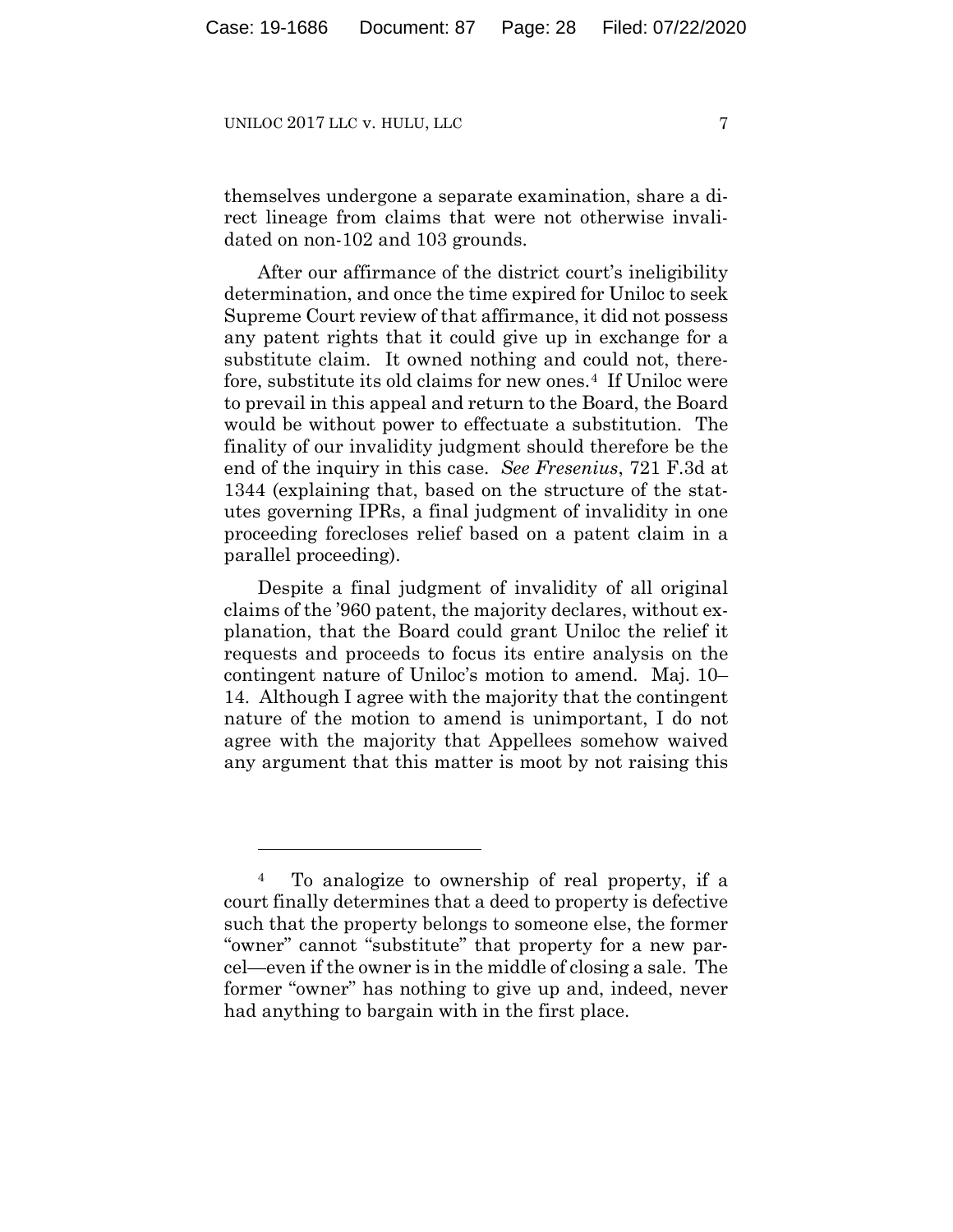issue prior to our invitation to address it.<sup>5</sup> Because mootness implicates Article III's case or controversy requirement—a threshold jurisdictional issue—a party cannot waive it. *See Genesis Healthcare Corp. v. Symczyk*, 569 U.S. 66, 71–72 (2013); *Iron Arrow Honor Soc'y v. Heckler*, 464 U.S. 67, 70 (1983). It is, moreover, well established that threshold jurisdictional questions can be raised at any time. *Schering Corp. v. United States*, 626 F.2d 162, 167 (C.C.P.A. 1980). And we have a duty to independently

<sup>5</sup> The majority contends, "[a] question of an agency's statutory authorization ordinarily is not a nonwaivable 'jurisdictional' issue." Maj. 11. The issue of our jurisdiction is distinct from a challenge to the agency's authority. While, for example, a party may waive an argument that an agency did not have authority to institute on only some grounds raised in a petition, *see PGS Geophysical AS v. Iancu*, 891 F.3d 1354, 1361–62 (Fed. Cir. 2018), or an argument that a petition was untimely filed, *see Acoustic Tech., Inc. v. Itron Networked Sols., Inc.*, 949 F.3d 1360, 1365 (Fed. Cir. 2020), it cannot waive an argument that *we* lack jurisdiction based on mootness resulting from a proper understanding of what relief, if any, the Board could provide in the event of a remand.

The majority further asserts, "in assessing whether there is an Article III case or controversy, a court ordinarily assumes the correctness of the plaintiff's contentions on the merits." Maj. 12. Three of the cases cited by the majority address standing, not mootness. *See James v. J2 Cloud Servs., LLC*, 887 F.3d 1368, 1372 (Fed. Cir. 2018); *Rocky Mountain Helium, LLC v. United States*, 841 F.3d 1320, 1325 (Fed. Cir. 2018); *Macy v. GC Servs. Ltd*, 897 F.3d 747, 759 (6th Cir. 2018). None stand for the proposition that we must assume that a plaintiff is correct in its interpretation of a statute. *See, e.g.*, *Judicial Watch, Inc. v. Kerry*, 844 F.3d 952, 954–55 (D.C. Cir. 2016) (discussing factual allegations).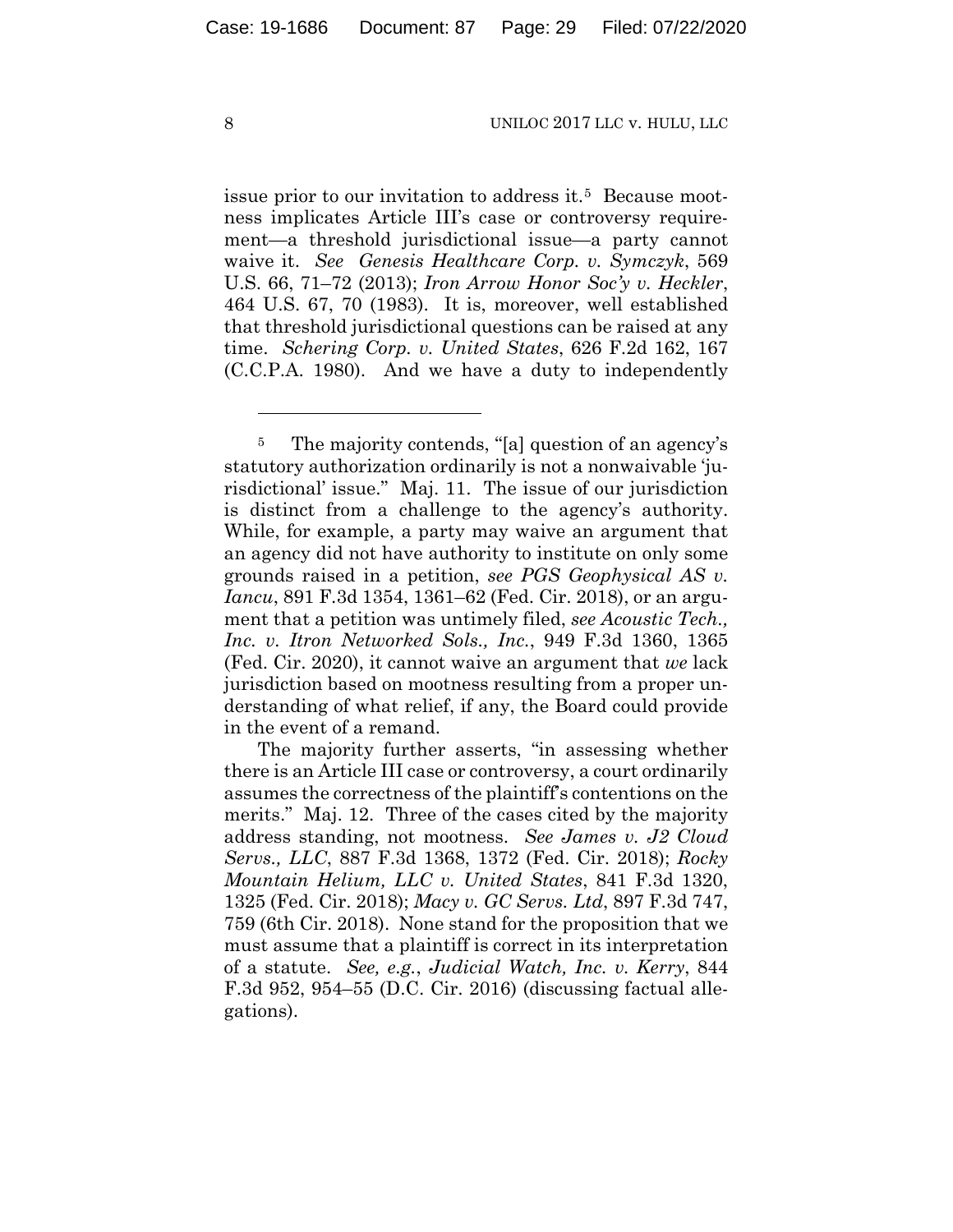inquire into our jurisdiction, even absent a party raising the issue. *Yarway Corp. v. Eur-Control USA, Inc.*, 775 F.2d 268, 273 (Fed. Cir. 1985). The majority's focus on Appellees' failure to raise their mootness arguments earlier is, therefore, misplaced.

The majority further places a great deal of weight on whether the Board has authority to issue substitute claims in an ongoing IPR after it holds the original claims invalid. This misses the point. The issue before us is not the extent to which the Board can consider a contingent motion to amend, in an *ongoing, non-final* IPR. Rather, the question we must answer is whether the Board can consider a request to substitute claims where, in a parallel proceeding with a final judgment, the original claims have been held invalid. As I explain above, the final judgment forecloses consideration of the merits of this appeal and should be given proper effect.6

1. whether the court granted a stay or evidence exists that one may be granted if a proceeding is instituted;

2. proximity of the court's trial date to the Board's projected statutory deadline for a final written decision;

3. investment in the parallel proceeding by the court and the parties;

<sup>6</sup> It is also worth noting that the majority's determination that this IPR can continue, after a final judgment of invalidity in the district court case, is inconsistent with recent policy statements adopted by the Board. In a precedential opinion, the Board announced six factors to consider when deciding whether it should exercise its discretion to institute an IPR when a parallel district court case is ongoing: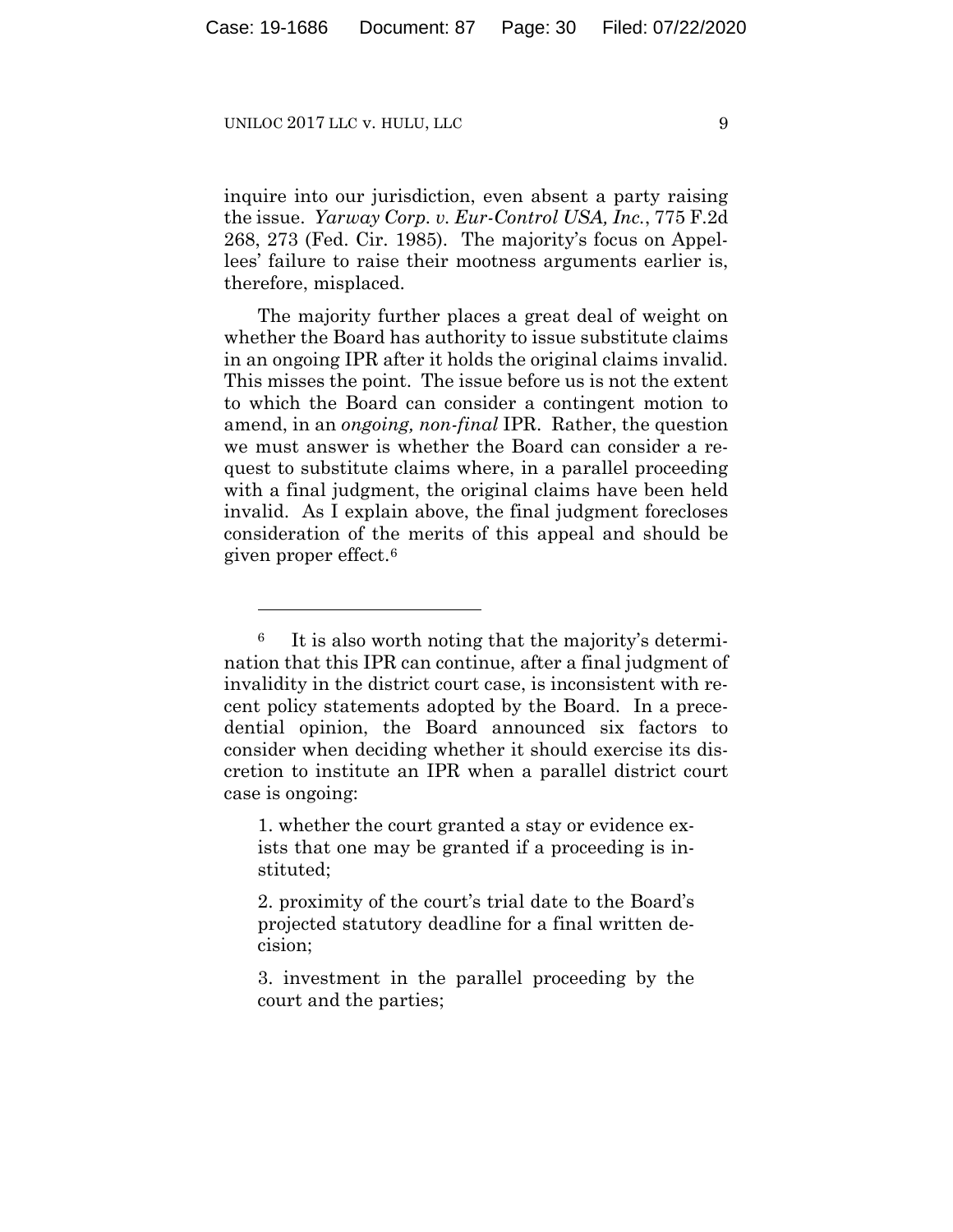## III

After concluding that an invalid patent can serve as a vehicle to reach the merits of this appeal, the majority announces that, when it comes to substitute claims, the Board can engage in a full-blown examination. This revelation runs contrary to the plain language of the statute and the policy of efficiency that underlies the IPR system.

## A

The America Invents Act ("AIA") IPR provisions establish a clear and intuitive structure for efficiently processing claims challenged by a petitioner. 35 U.S.C. §§ 311–319. Section 311(b) establishes the "scope" of inter partes review. A petitioner "may request to cancel as unpatentable 1 or more claims of a patent only on a ground that could be raised under section 102 or 103 and only on the basis of prior art consisting of patents or printed publications."  $§$  311(b).

<sup>4.</sup> overlap between issues raised in the petition and in the parallel proceeding;

<sup>5.</sup> whether the petitioner and the defendant in the parallel proceeding are the same party; and

<sup>6.</sup> other circumstances that impact the Board's exercise of discretion, including the merits.

*Apple Inc., v. Fintiv, Inc*., No. IPR2020-00019, 2020 WL 2126495, at \*2 (P.T.A.B. Mar. 20, 2020). These discretionary factors strongly indicate that the Board views parallel district court cases as highly relevant to the continued relevance of an IPR proceeding. Where, as here, the district court proceeding has eliminated all the claims subject to the IPR, the Board's own policy supports declaring that IPR over.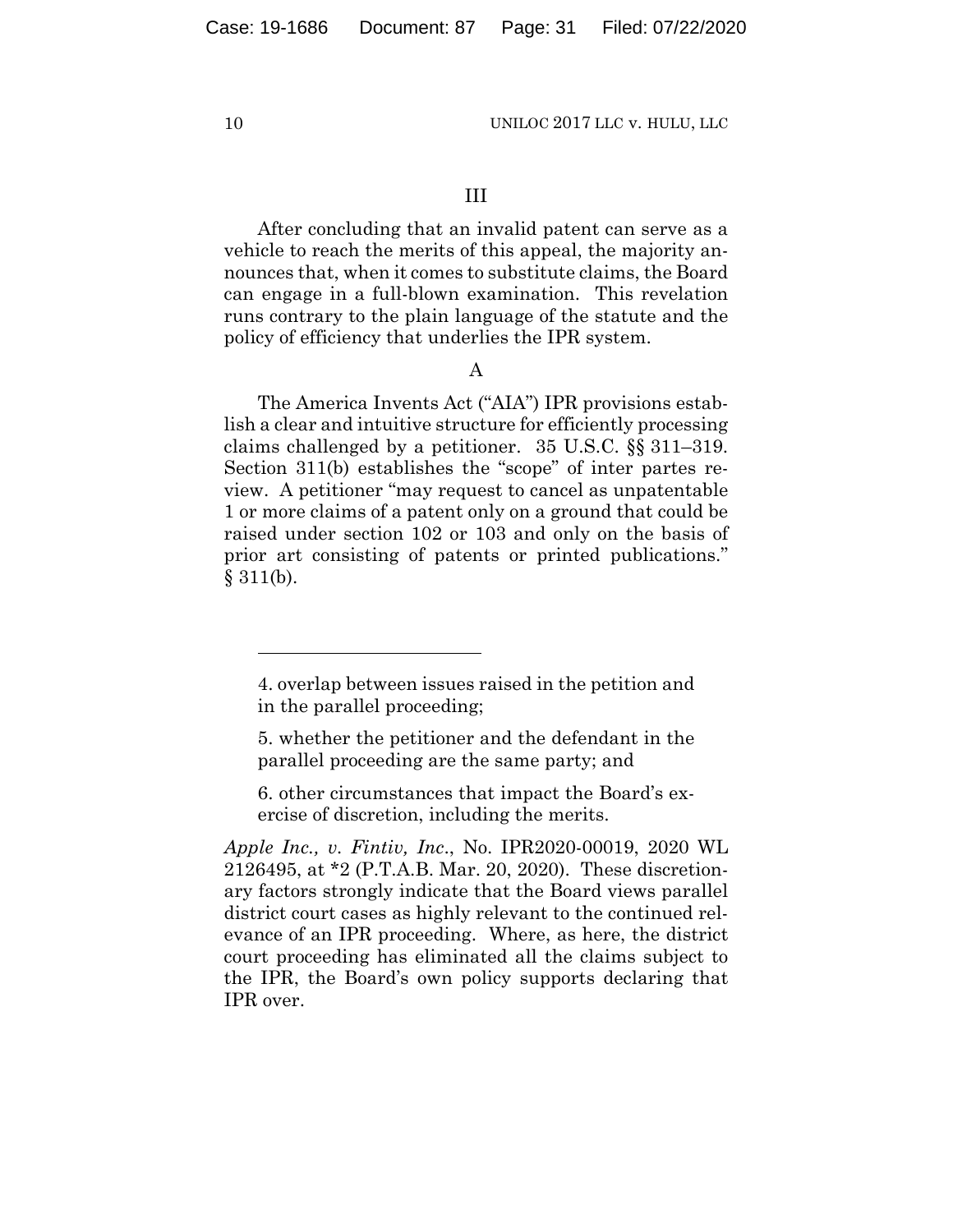After institution, § 316, titled "Conduct of Inter Partes Review," controls the proceeding and includes a subsection that allows a patentee to amend its patent by either (1) canceling any challenged claim or (2) proposing a reasonable number of substitute claims for any challenged claim.  $\S 316(d)(1)$ . The substitute claims "may not enlarge" the scope of the claims of the patent or introduce new matter." § 316(d)(3). The governing regulations, implementing the limitations set out in § 316(d)(3), provide that the Board may deny a motion to amend if the amendment does not satisfy the statutory requirements—i.e., if it expands the claim scope, introduces new matter, or if it "does not respond to a ground of unpatentability involved in the trial." 37 C.F.R. § 42.121(a)(2); *see also Aqua Prod., Inc. v. Matal*, 872 F.3d 1290, 1301 (Fed. Cir. 2017).

Governing the end of IPR proceedings, § 318 is titled "Decision of the Board." It provides, "[i]f an inter partes review is instituted and not dismissed under this chapter, the [Board] shall issue a final written decision with respect to the *patentability* of any patent claim challenged by the petitioner and any new claim added under section 316(d)." § 318(a) (emphasis added). It also requires the Director to issue a certificate in accordance with the decision, once the decision is final. § 318(b).

The majority focuses narrowly on the literal text of the three provisions discussed above and fails entirely to contend with the clear framework of the IPR provisions. Plain language interpretation requires more than cherry picking provisions out of context. We "must read the words 'in their context and with a view to their place in the overall statutory scheme.'" *King v. Burwell*, 135 S. Ct. 2480, 2483, 192 L. Ed. 2d 483 (2015) (quoting *FDA v. Brown & Williamson Tobacco Corp.*, 529 U.S. 120, 133 (2000)).

The majority starts with the text of § 318 and so will I. The majority contends that the term "patentability" should be understood as having two distinct meanings in the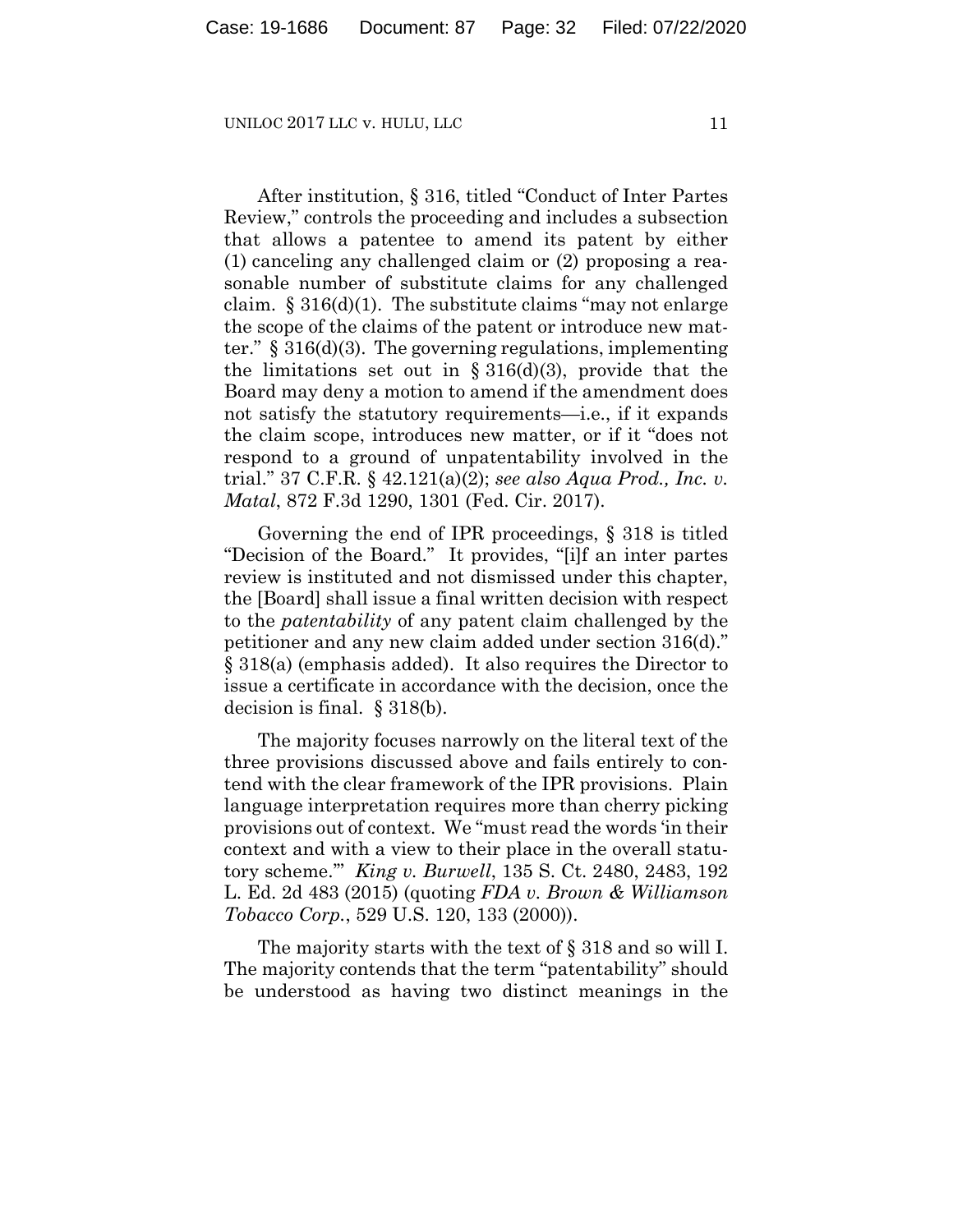context of § 318. Maj. 14–16. That is, the majority takes the position that "patentability," which appears only once in the relevant provision, means one thing as to "any patent claim challenged by the petitioner" and something entirely different as to "any new claim added under section 316(d)." *See* § 318(b). Understanding a single word to convey two different meanings in a statute is inconsistent with basic principles of statutory interpretation. *Cf. Credit Acceptance Corp. v. Westlake Servs.*, 859 F.3d 1044, 1053 (Fed. Cir. 2017) ("The normal rule of statutory interpretation is that identical words used in different parts of the same statute are generally presumed to have the same meaning." (brackets omitted) (quoting *IBP, Inc. v. Alvarez*, 546 U.S. 21, 22 (2005))). Thus, although outside the specific context of this statutory scheme we have stated that § 101 is a patentability provision, *see Aristocrat Techs. Austl. Ltd. v. Int'l Game Tech.*, 543 F.3d 657, 661 (Fed. Cir. 2008), that fact cannot control here. Instead, we must discern an appropriate, *single* meaning for a term that is used only *once* in § 318(a). The sole meaning of patentability must be, therefore, the one contemplated by § 311(b). Even the majority agrees that, as to challenged claims, "patentability" means patentability over §§ 102 and 103 grounds based on limited categories of prior art. Absent some clear intent to give a single word two highly different meanings, we must give "patentability" one meaning in this statute. The meaning that undisputedly applies to challenged claims is the one we must apply universally.7

<sup>7</sup> I recognize that § 318(b) further provides "the Director shall issue and publish a certificate . . . incorporating in the patent by operation of the certificate any new or amended claim *determined to be patentable*." 35 U.S.C. § 318(b) (emphasis added). This additional language, however, is clearly in reference to § 318(a), cannot be read as expanding the scope of the Board's review, and is identical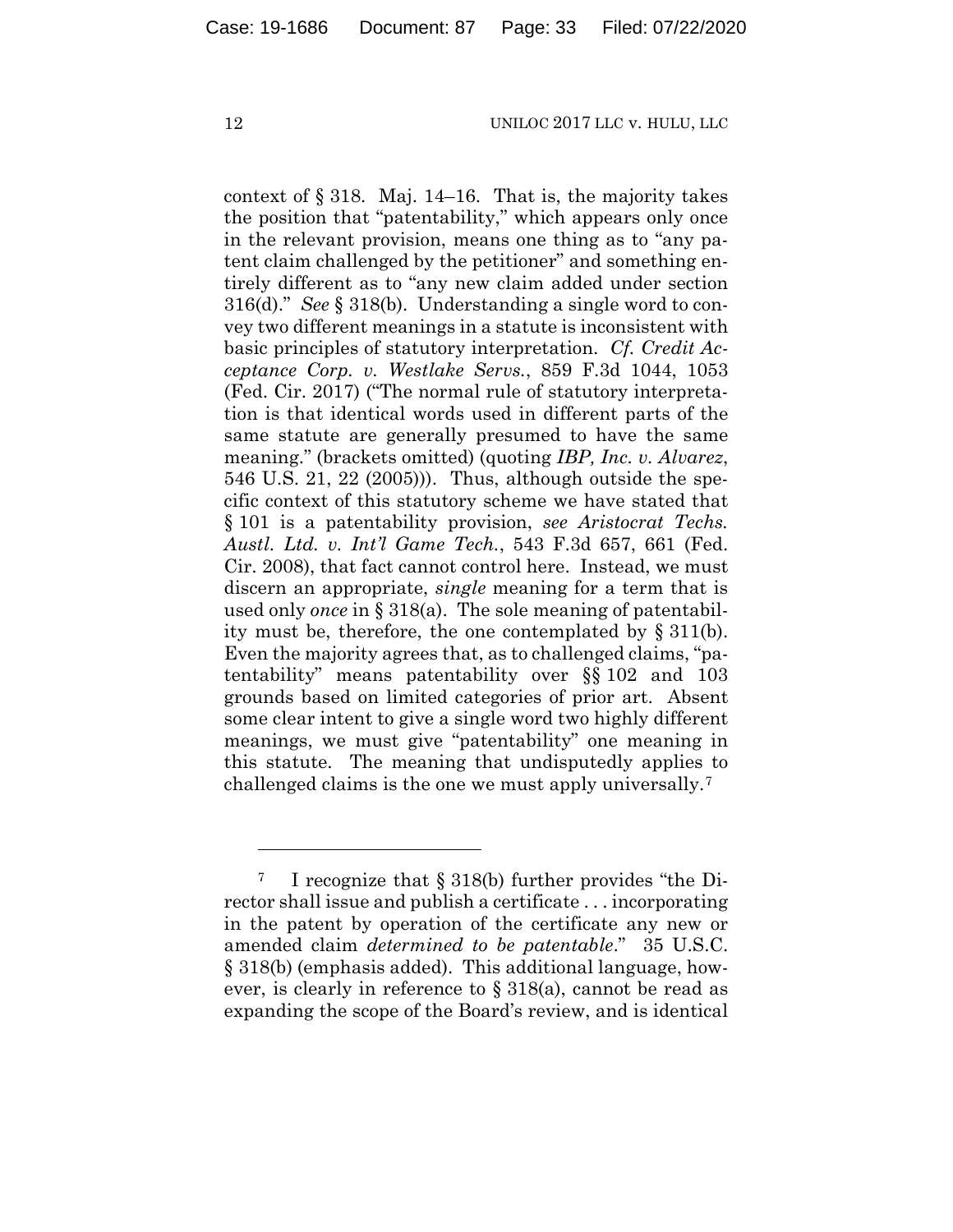The majority, notably citing no legislative history, next declares, "Congress did not intend § 311 to constrain the [Board's] review of proposed substitute claims to anticipation and obviousness . . . ." Maj. 16. In support of this conclusion, my colleagues parse the language of  $\S 311(b)$  explaining that the provision only applies to those claims which may be canceled. *Id.* at 16–17. This discussion is beside the point and says nothing about Congress's intent as to the scope of patentability issues that may be considered in an IPR. It is true that a petitioner may only challenge and seek to cancel issued claims in a petition—unless the petitioner is clairvoyant it could not possibly do more. That undisputed truth does not, however, speak to whether Congress intended the limitations on "scope" found in § 311(b) to apply to substitute claims.

Looking at the statutory framework as a whole, "[t]he structure of an IPR does not allow the patent owner to inject a wholly new proposition of unpatentability into the IPR by proposing an amended claim." *Aqua Prod., Inc.*, 872 F.3d 1290, 1306 (Fed. Cir. 2017). The patent owner may only propose narrowed claims that address the issues raised in the petition. *See* 37 C.F.R. § 42.121(a)(2). Contrary to the conclusion the majority reaches by cabining the IPR "scope" provision, the overall structure indicates that Congress intended to limit the Board's authority to a review of the specified patentability grounds. To the extent the "chronological" nature of the IPR Statutes bears on this question, § 311 comes first, setting the parameters of what may be considered throughout the proceeding. Substitute claims come into existence only after the scope of the IPR has been set. It follows that Congress did not need to rearticulate a parameter already expressed in prior provisions: IPRs are limited to §§ 102 or 103 and to prior art

to the language the provision uses when addressing challenged claims.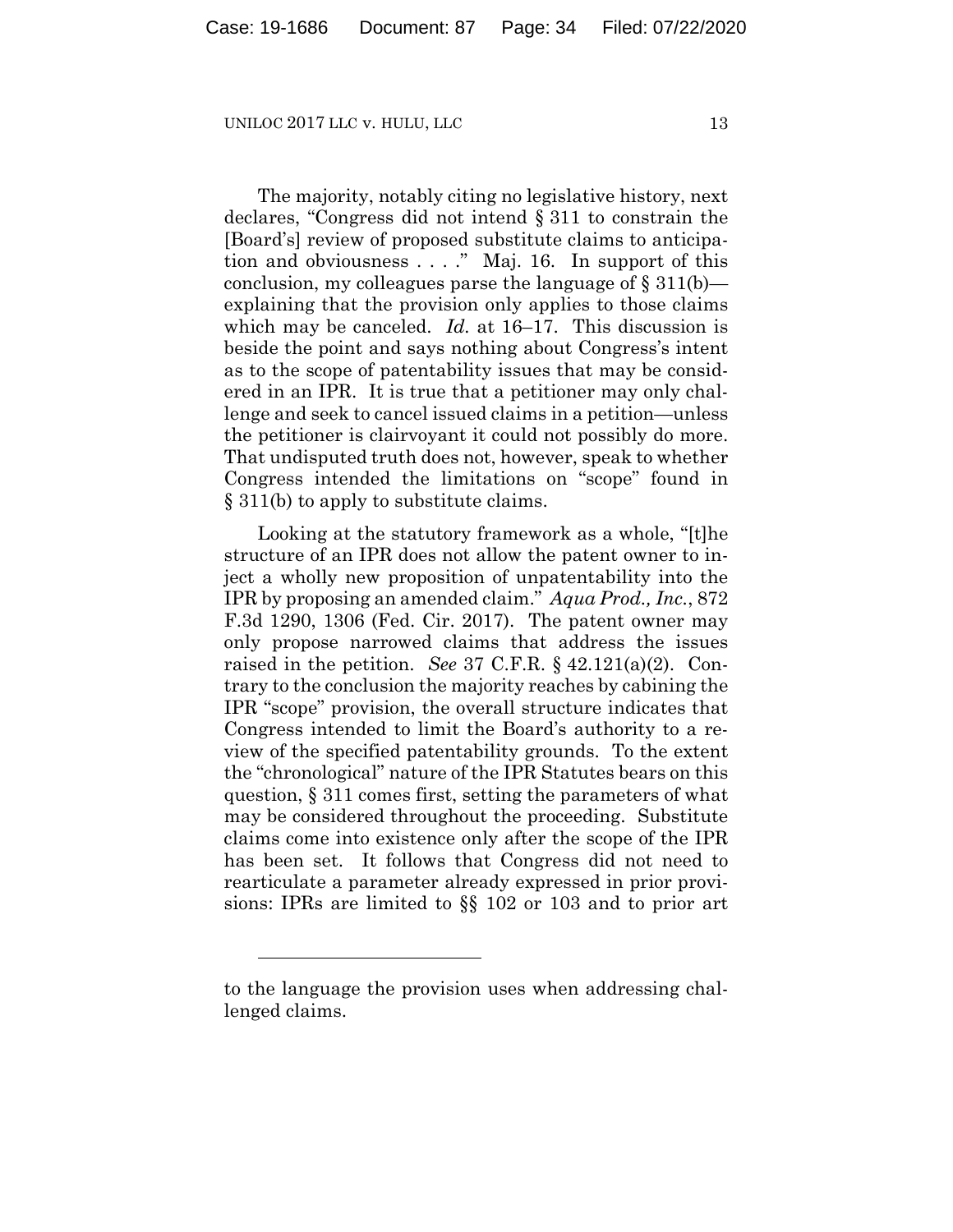consisting of patents or printed publications. And, as discussed above, the fact that Congress failed to describe separate standards for evaluating challenged claims and substitute claims conclusively supports such an understanding

Still reaching for history (legislative or otherwise) to support its position, the majority moves to the history of pre-AIA reexamination proceedings. Maj. 17–18. Much like the majority's consideration of claims that can be canceled in an IPR, the majority's discussion of reexamination is irrelevant to the question of whether § 101 is properly considered in the context of an IPR. Reexamination, as is clear from its name, is by its very nature an *examination* with a different scope than IPRs. *See* discussion *supra* note 3.

To justify its rationale, the majority looks to *In re NTP, Inc.*, 654 F.3d 1268 (Fed. Cir. 2011), for support; they find very little. In *NTP*, we held, consistent with the reexamination statutes, that § 101 was not an appropriate patentability challenge to raise in reexamination and reached the innocuous conclusion that "[t]here is no statutory limitation during a reexamination proceeding prohibiting the examiner from conducting a [§ 120] priority analysis." *Id.* at 1275–77. But § 120 is *not* a patentability provision (which appear in Chapter 10 of Title 35, entitled "Patentability of Inventions"). Rather, § 120 is a procedural provision falling under Chapter 11 of Title 35, "Application for Patent." Our statement in *NTP* that the Board had access to a necessary *tool* for considering a patent's priority is thus not the least bit relevant to the scope of the Board's *substantive* authority for examining patentability. *See id.* at 77. What *is* relevant is the language of the statute actually at issue in this case, which clearly prohibits consideration of patentability challenges other than §§ 102 and 103.

Still focusing on *NTP*, the majority transforms that clear holding into a supposed articulation of a general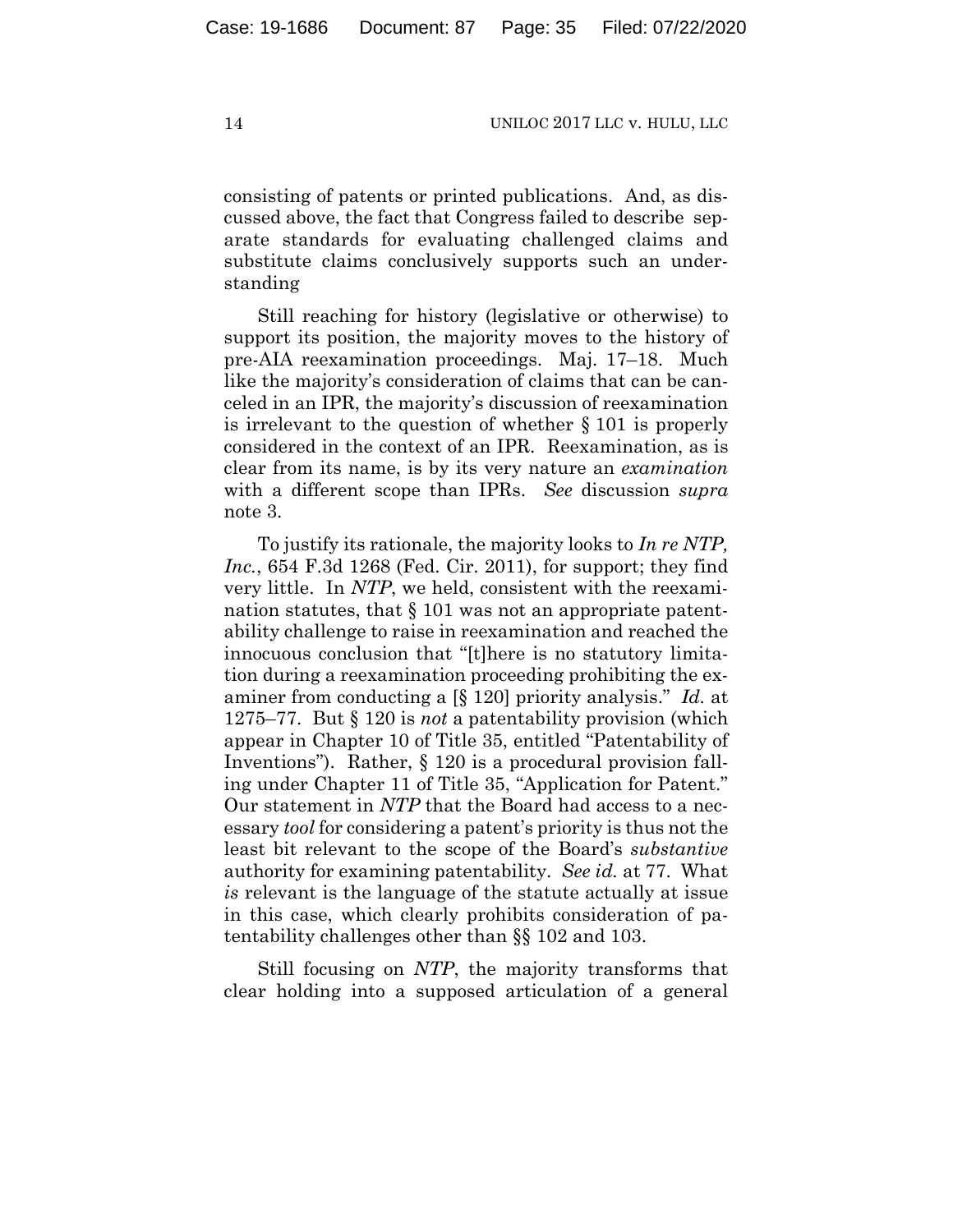policy inviting resort to all examination requirements wherever there may be "substantial new questions of patentability." Maj. 18–19. But, in *NTP* we explained, without qualification, that:

The scope of reexamination proceedings is limited to "substantial new question[s] of patentability," 35 U.S.C. § 303(a), which are questions that have not previously been considered by the PTO, *Swanson,* 540 F.3d at 1379. These new considerations must be based only on "prior art consisting of patents or printed publications." 35 U.S.C. § 301; *see id.* § 302. Thus, other challenges to the patentability of original claims—*such as qualification as patentable subject matter under § 101* or satisfaction of the written description and enablement requirements of § 112—may not be raised in reexamination proceedings.

*In re NTP, Inc.*, 654 F.3d at 1275–76 (emphasis added). Oddly, the majority views this language as somehow supporting its conclusion that proposed substitute claims must be subject to a full examination in the IPR context. I disagree. *NTP* actually supports the opposite conclusion, by reference to the specific reexamination statute at issue and the limitations articulated therein. That is precisely what we must do here. Even if *NTP* meant to create an exception to the § 101 exclusion it called out, moreover, and intended to apply it to the as yet unenacted AIA, amending a claim in response to prior art raised in a petition, in the manner contemplated by the IPR statutes, does not somehow inject a new question of patentability as to the claim—substantial, or otherwise. If the challenged patent claims were invalid under § 101 prior to amendment, amending them to be narrower is not going to create a "new" question of patentability. At worst, the claims would be invalid just as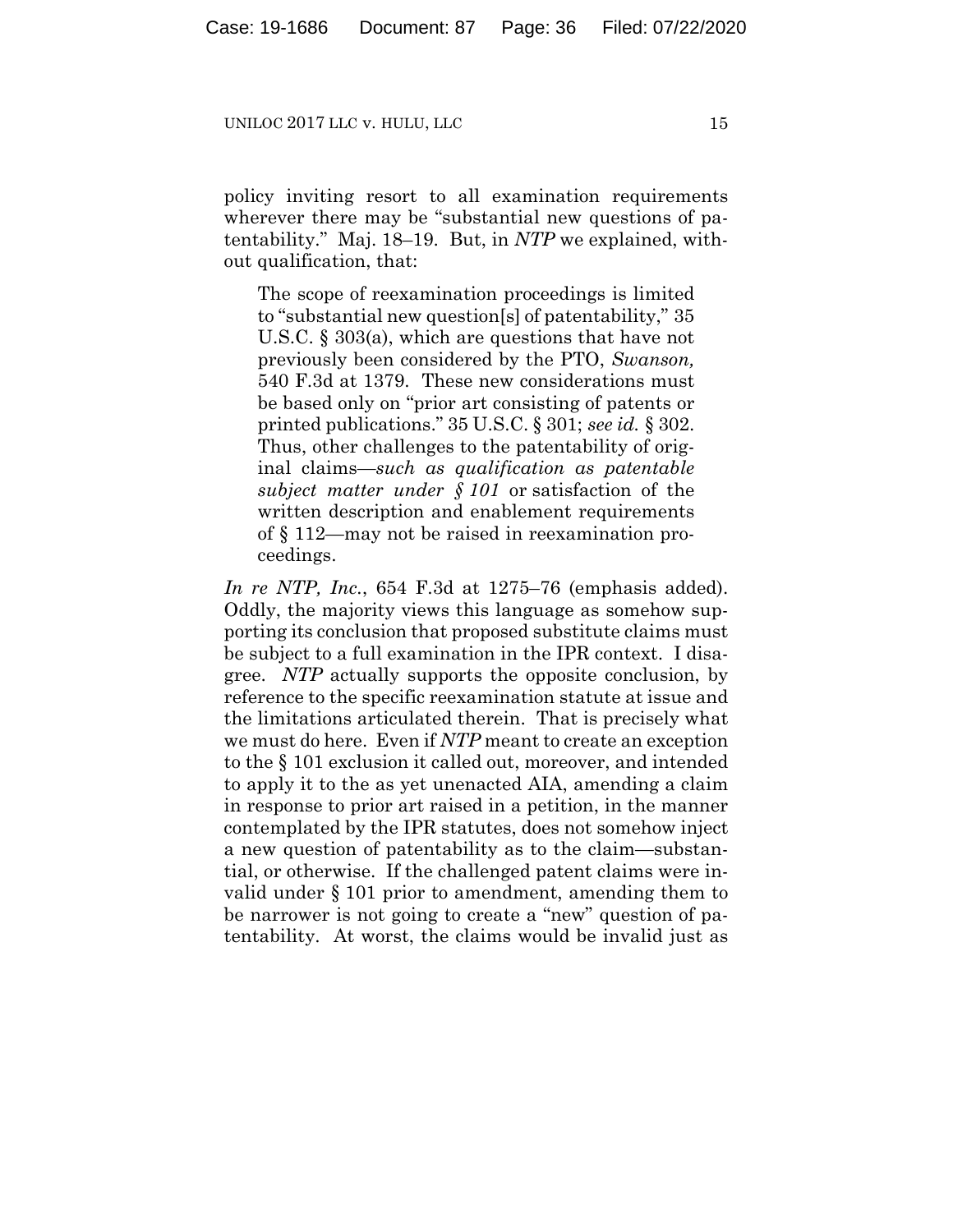they were before. At best, the patentee may have resolved the § 101 issue by amendment.8

Concerns about 35 U.S.C. § 112 fill out much of the remainder of the majority's opinion. *See* Maj. 19–20. These concerns are also misguided and misplaced. Section 316(d)(3) mandates that substitute claims not add new matter or enlarge the scope of the claims. 35 U.S.C. § 316(d)(3) ("An amendment under this subsection may not enlarge the scope of the claims of the patent or introduce new matter."). In order to ensure compliance with the statute, the Board must necessarily discern the scope of the claims and evaluate whether the matter claimed is in the specification. This process may look a great deal like the inquiry required by § 112 and, indeed, the Board may choose to use our indefiniteness and written description case law as a guide. That does not, however, transform the Board's process of deciding whether the claims comply with the statute into a patentability analysis under § 112. Section 112 is not, moreover, a patentability provision. Like § 120, it appears in Chapter 11 of Title 35, "Application for

<sup>8</sup> The parties quibble about whether a narrower or more detailed claim could somehow move from patent eligible to patent ineligible under our § 101 case law. *See* Appellee's Br. 28–29 (stating, without example, that such a result is possible); Intervenor's Br. 26–27 (theorizing a claim where the added point of novelty in a substitute claim, beyond the limitations in the issued claims, is a fundamental business practice); Appellant's Reply Br. 6–7 (noting that the Director's hypothetical is farfetched and contingent on the Board first finding the challenged claims invalid). The mental gymnastics necessary to imagine the situations described by the Director and Appellees are sufficient for me to conclude that this is not a legitimate concern. And it is certainly not one that could not be addressed in District Court.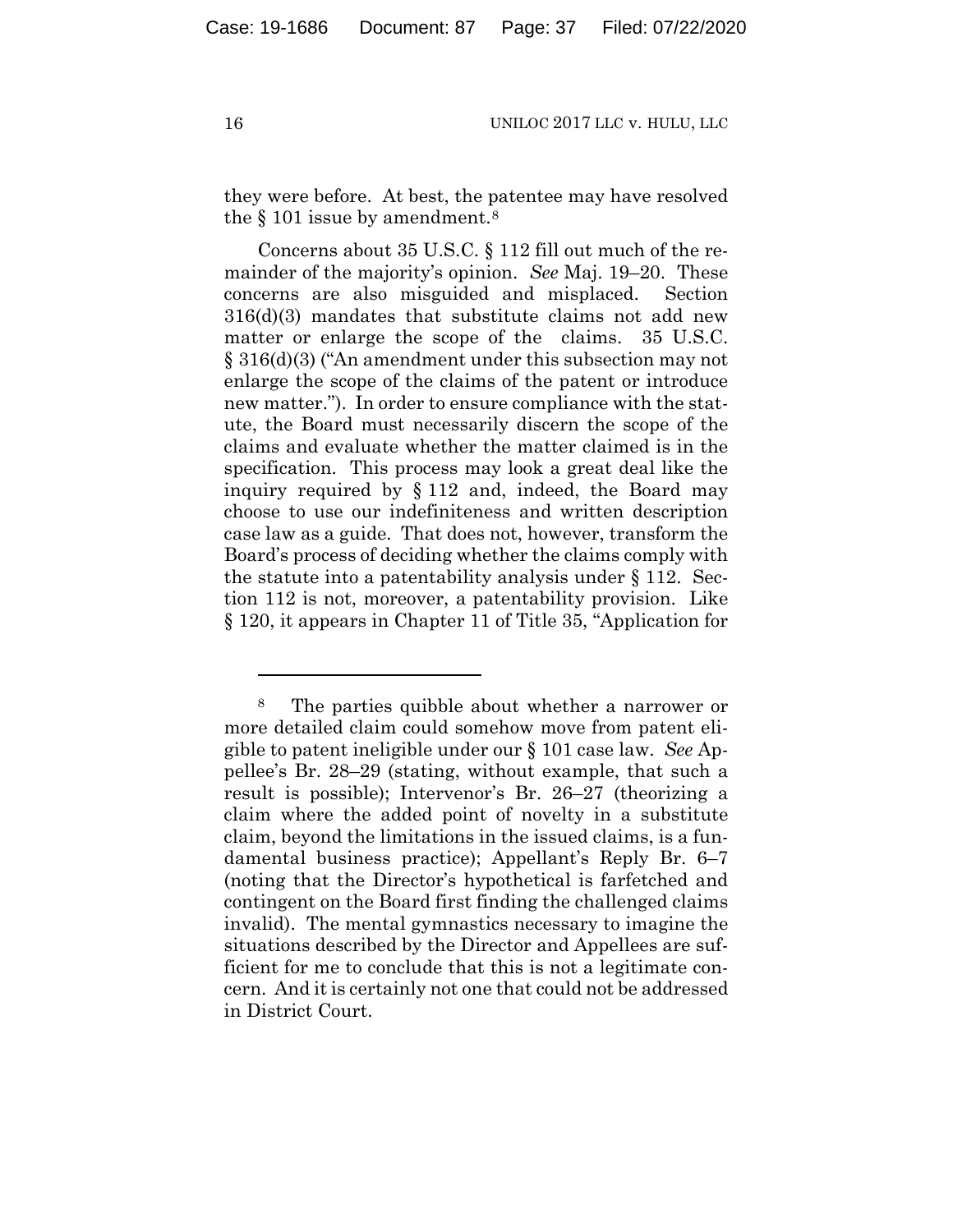Patent." Thus, as applied to substitute claims,  $\S 112$  may properly be viewed as a "tool" the Board can use in deciding whether the claims comply with the statute. *See In re NTP, Inc.*, 654 F.3d at 1277.

Finally, the majority attempts to diminish the significance of the *Aqua Products* plurality opinion by implying that its discussion of the overall IPR statutory scheme was directed only to "whether a petitioner challenging the proposed substitute claims bears § 316(e)'s burden of proof." Maj. 20–21. I respond only by noting that the *Aqua Products* plurality opinion was joined by five of the eleven judges participating in that matter, and only one dissent questioned the opinion's statement of the statutory scheme. *See Aqua Prod., Inc.*, 872 F.3d at 1306–14 (O'Malley, J., joined by Newman, J., Lourie, J., Moore, J., and Wallach, J.). When faced with a question closely related to the one we address today, a majority of the court declined to adopt an interpretation of § 318(a) that gives two separate operative meanings to the requirement that the Board determine "patentability" in the IPR context. *Id.* at 1345– 52 (Taranto, J., dissenting, joined in relevant part by Prost, C.J., Chen, J., and Hughes, J.). Given this history, it is clear to me that *Aqua Products* is highly relevant to our resolution of this case.

B

My colleagues' conclusion that, when it comes to substitute claims, anything goes, is also contrary to the policy supporting the IPR system. IPRs are meant to be an efficient, cost-effective means for adjudicating patent validity. *See* H.R. REP. NO. 112–98, pt. 1, at 48 (2011). They are not intended to also serve as a means for full-blown examination. Consistent with this, the legislative history is clear that substitute claims serve to preserve for the patentee the narrower patent right that is merited in view of the art. *See Patent Quality Improvement: Post-Grant Opposition: Hearing Before the Subcomm. on Courts, the*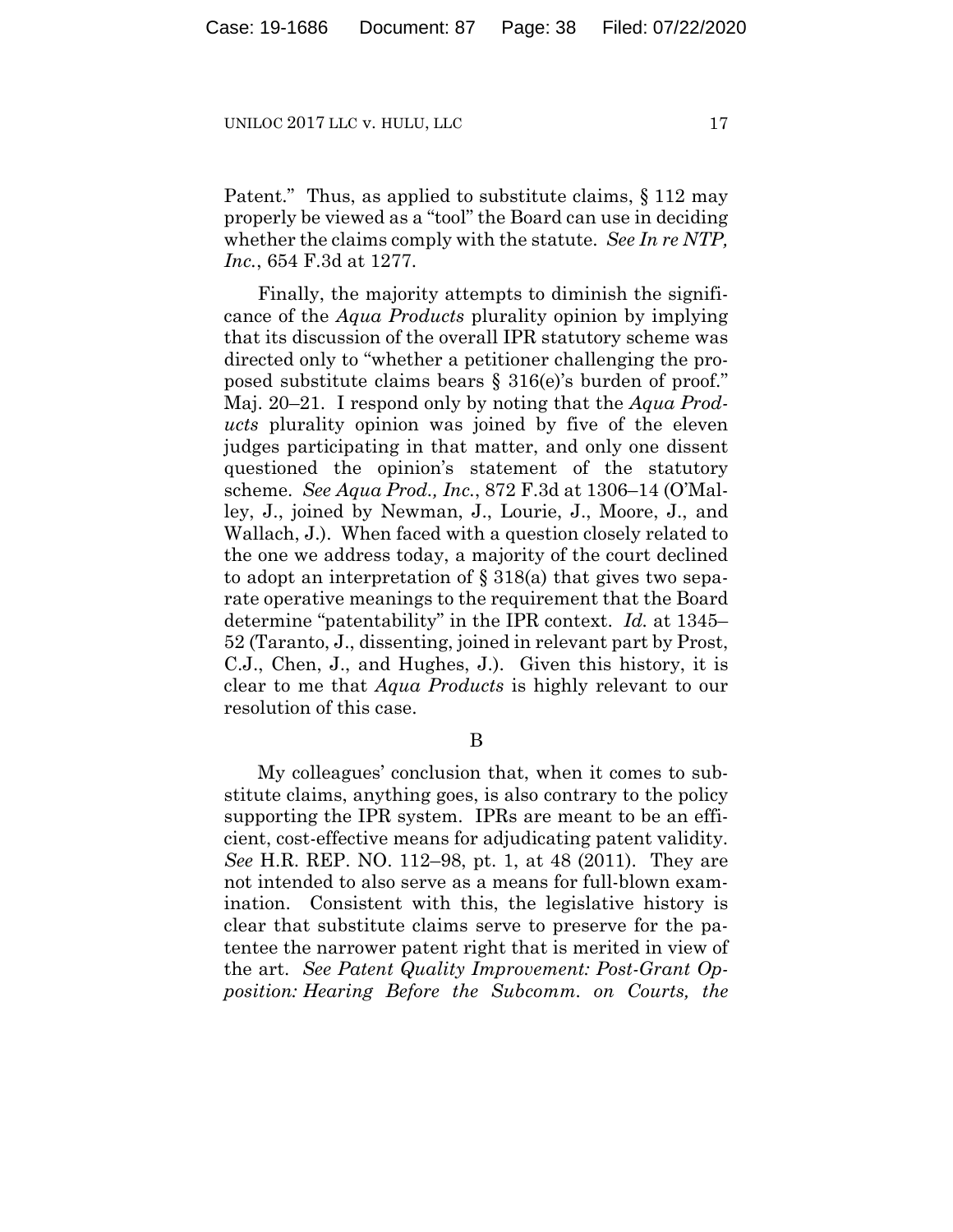*Internet, and Intellectual Property of the H. Comm. on the Judiciary*, 108th Cong. 10 (2004) (statement of PTO General Counsel James A. Toupin: "By providing for the possibility of amendment of challenged claims, the proposed system would preserve the merited benefits of patent claims better than the win-all or lose-all validity contests in district court.").

The majority opinion opens substitute claims to an examination equivalent to that undertaken during patent prosecution, in an inter partes environment. The majority's reasoning requires, in effect, that the Board consider all manner of prior art (not just the limited categories mention in § 311(b)), as well as all other criteria normally addressed by an examiner, to fulfill its § 318(a) obligation prior to issuing new claims.9 Presumably, a petitioner will now be free to raise any of these issues in response to a patentee's motion to amend. The already mammoth task of examining claims in the context of an ex parte prosecution will be fully shifted to an inter partes, litigation driven proceeding that is overseen not by an examiner but by an

<sup>9</sup> In stark contrast to the majority's position, the Precedential Opinion Panel recently made clear that it does not view the Board as independently fulfilling an examinational function. *See Hunting Titan, Inc. v. Dynaenergetics Europe Gmbh*, No. IPR2018-00600, 2020 WL 3669653, at \*4–6 (P.T.A.B. July 6, 2020) (holding that the Board should decide proposed substitute claims on grounds other than those raised by a petitioner in only rare circumstances).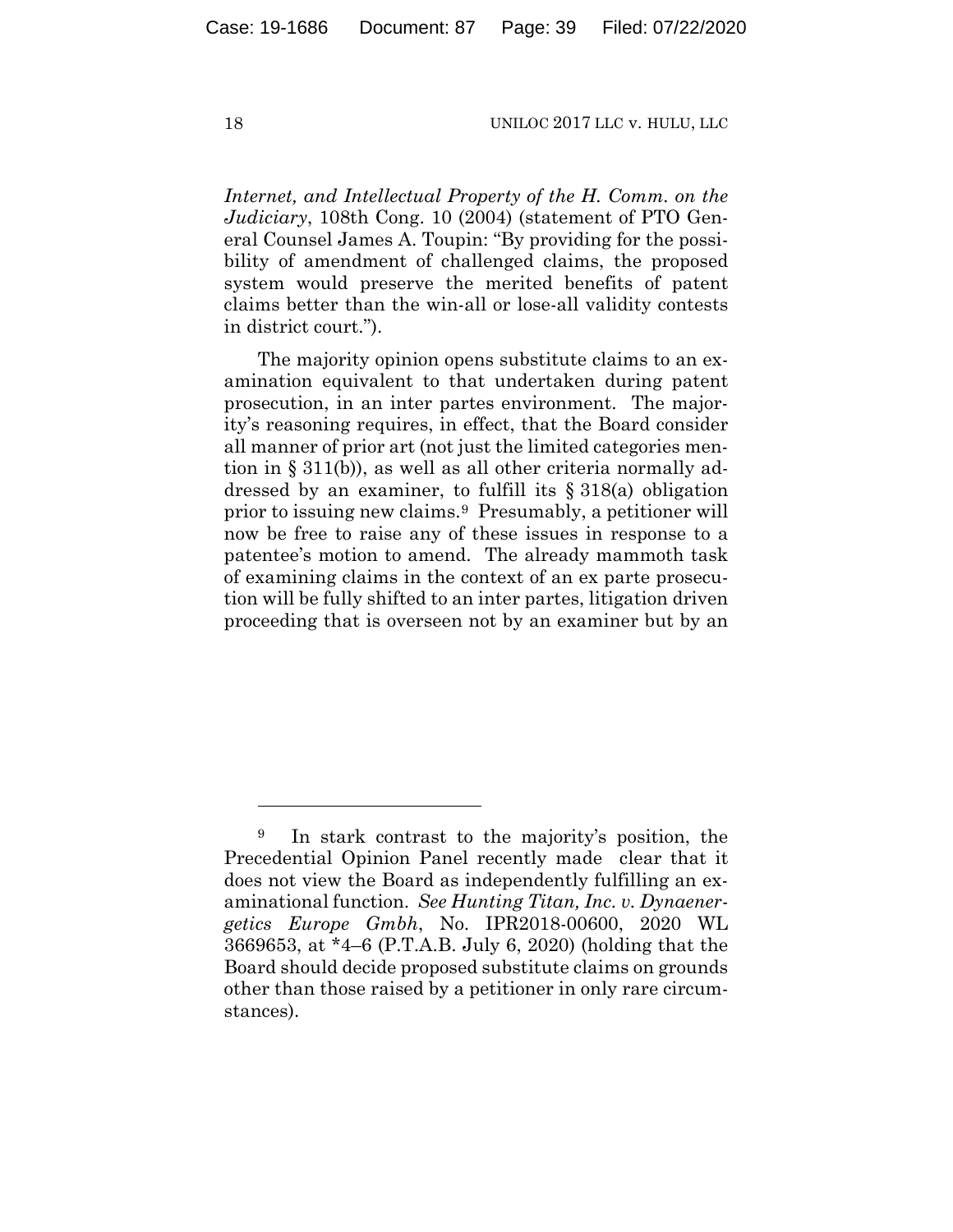Administrative Patent Judge.<sup>10</sup> The inefficiencies of this process are apparent.<sup>11</sup>

Accordingly, in my view, the process the majority approves today runs in the face of the efficient resolution anticipated by Congress. It also improperly places an examination process in the hands of an administrative judge.

IV

This case was dead on arrival—there were no live claims remaining in the '960 patent. I see the dead patent for what it is—a legal nullity incapable of supporting any further proceedings. I would end the case with that revelation. The majority, however, views the '960 patent as an opportunity and takes it. It declares that dead patents can walk, at least as far as needed to die again on the same § 101 sword that killed it two years ago. That sword, however, does not exist in the IPR context. The Board can cancel claims and find proposed substitute claims

<sup>10</sup> Given the majority's focus on reexamination proceedings, it is worth pointing out that, in those proceedings, an *examiner*, not an Administrative Patent Judge, takes the first pass at determining patentability. *See* 35 U.S.C. § 305; MPEP § 2253

<sup>&</sup>lt;sup>11</sup> The inefficiency the Majority introduces is also unnecessary. Substitute claims are not unexamined—they are narrower versions of claims that already went through examination, including under § 101. *See* 37 C.F.R. § 42.121(a)(2); *Aqua Prod.*, 872 F.3d at 1314–15. To the extent any defect exists in proposed substitute claims, they "remain subject to challenge in various future proceedings, including subsequent IPRs, ex parte reexaminations, district court litigations, or through the Director's ability to initiate an ex parte reexamination pursuant to 37 C.F.R. § 1.520." *Aqua Prod.*, 872 F.3d at 1315.